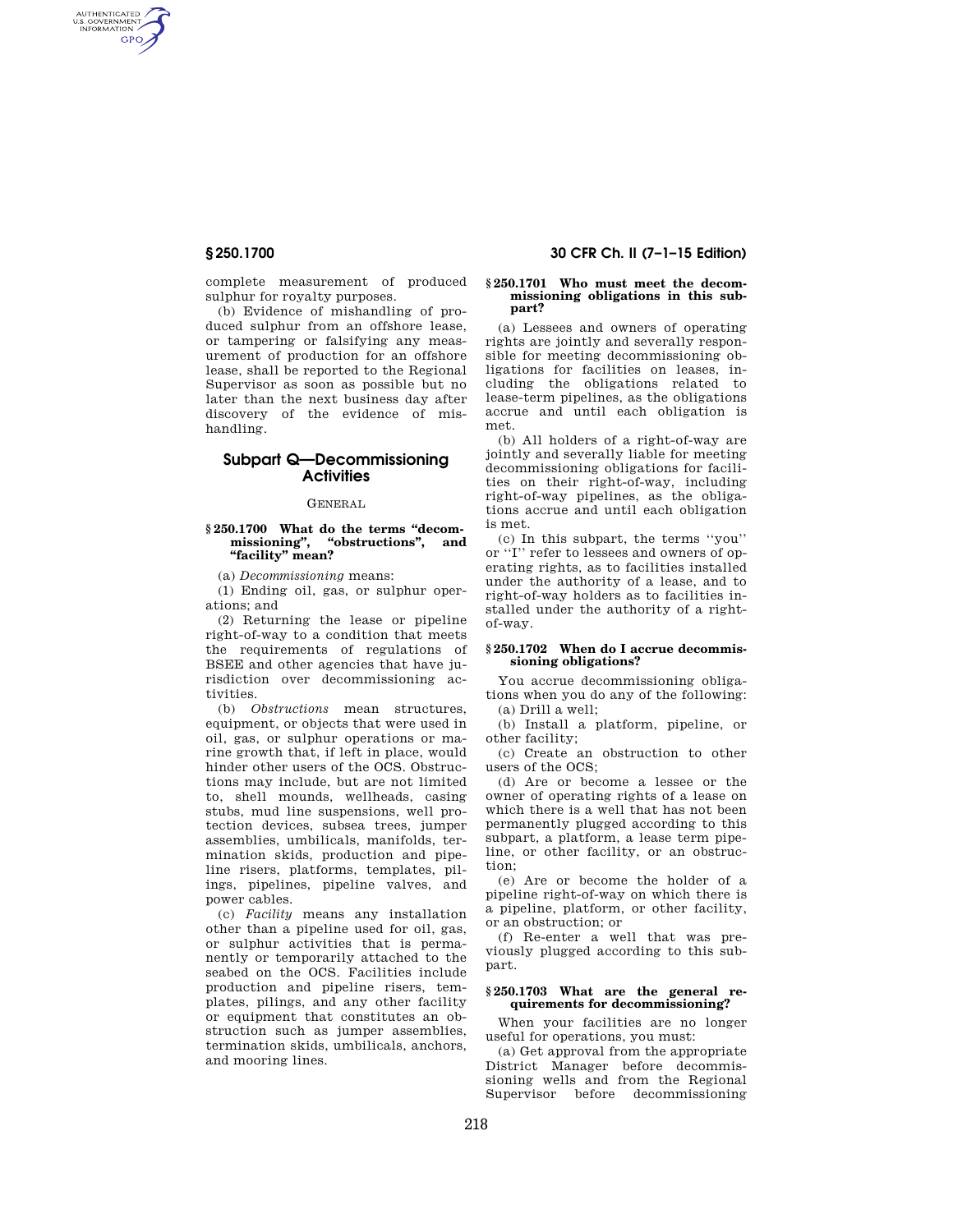platforms and pipelines or other facilities;

(b) Permanently plug all wells;

(c) Remove all platforms and other facilities, except as provided in §§250.1725(a) and 250.1730.

(d) Decommission all pipelines;

(e) Clear the seafloor of all obstructions created by your lease and pipeline right-of-way operations; and

(f) Conduct all decommissioning activities in a manner that is safe, does not unreasonably interfere with other uses of the OCS, and does not cause undue or serious harm or damage to the human, marine, or coastal environment.

## **§ 250.1704 When must I submit decommissioning applications and reports?**

You must submit decommissioning applications and receive approval and submit subsequent reports according to the table in this section.

| Decommissioning applications and re-<br>ports                                                   | When to submit                                                                                                                                                                                                                                    | Instructions                                                                                            |
|-------------------------------------------------------------------------------------------------|---------------------------------------------------------------------------------------------------------------------------------------------------------------------------------------------------------------------------------------------------|---------------------------------------------------------------------------------------------------------|
| (a) Initial platform removal application<br>[not required in the Gulf of Mexico<br>OCS Region]. | In the Pacific OCS Region or Alaska<br>OCS Region, submit the application<br>to the Regional Supervisor at least<br>2 years before production is pro-<br>iected to cease.                                                                         | Include<br>information<br>required<br>under<br>§250.1726.                                               |
| (b) Final removal application for a plat-<br>form or other facility.                            | Before removing a platform or other<br>facility in the Gulf of Mexico OCS<br>Region, or not more than 2 years<br>after the submittal of an initial plat-<br>form removal application to the Pa-<br>cific OCS Region and the Alaska<br>OCS Region. | Include<br>information<br>required<br>under<br>§250.1727.                                               |
| (c) Post-removal report for a platform<br>or other facility.                                    | Within 30 days after you remove a<br>platform or other facility.                                                                                                                                                                                  | Include<br>information<br>required<br>under<br>\$250.1729.                                              |
| (d) Pipeline decommissioning applica-<br>tion.                                                  | Before you decommission a pipeline                                                                                                                                                                                                                | Include<br>information<br>required<br>under<br>§ 250.1751(a) or § 250.1752(a), as applica-<br>ble.      |
| (e) Post-pipeline decommissioning re-<br>port.                                                  | Within 30 days after you decommis-<br>sion a pipeline.                                                                                                                                                                                            | Include<br>information<br>required<br>under<br>\$250.1753.                                              |
| (f) Site clearance report for a platform<br>or other facility.                                  | Within 30 days after you complete site<br>clearance verification activities.                                                                                                                                                                      | Include<br>information<br>required<br>under<br>§ 250.1743(b).                                           |
| (q) Form BSEE-0124, Application for<br>Permit to Modify (APM). The submis-                      | (1) Before you temporarily abandon or<br>permanently plug a well or zone.                                                                                                                                                                         | Include<br>information<br>required<br>under<br>(i)<br>§§ 250.1712 and 250.1721.                         |
| sion of your APM must be accom-<br>panied by payment of the service fee<br>listed in §250.125.  |                                                                                                                                                                                                                                                   | (ii) When using a BOP for abandonment oper-<br>ations include information required under<br>\$250.1705. |
|                                                                                                 | (2) Within 30 days after you plug a<br>well.                                                                                                                                                                                                      | information<br>Include<br>required<br>under<br>§250.1717.                                               |
|                                                                                                 | (3) Before you install a subsea protec-<br>tive device.                                                                                                                                                                                           | Refer to §250.1722(a).                                                                                  |
|                                                                                                 | (4) Within 30 days after you complete<br>a protective device trawl test.<br>(5) Before you remove any casing<br>stub or mud line suspension equip-<br>ment and any subsea protective de-<br>vice.                                                 | Include<br>information<br>required<br>under<br>§ 250.1722(d).<br>Refer to §250.1723.                    |
|                                                                                                 | (6) Within 30 days after you complete<br>site clearance verification activities.                                                                                                                                                                  | Include<br>information<br>required<br>under<br>§250.1743(a).                                            |

DECOMMISSIONING APPLICATIONS AND REPORTS TABLE

[76 FR 64462, Oct. 18, 2011, as amended at 77 FR 50896, Aug. 22, 2012]

# **§ 250.1705 What BOP information must I submit?**

If you plan to use a BOP for abandonment operations, your decommissioning application must include the following BOP descriptions:

(a) A description of the BOP system and system components, including pressure ratings of BOP equipment and proposed BOP test pressures;

(b) A schematic drawing of the BOP system that shows the inside diameter of the BOP stack, number and type of preventers, all control systems and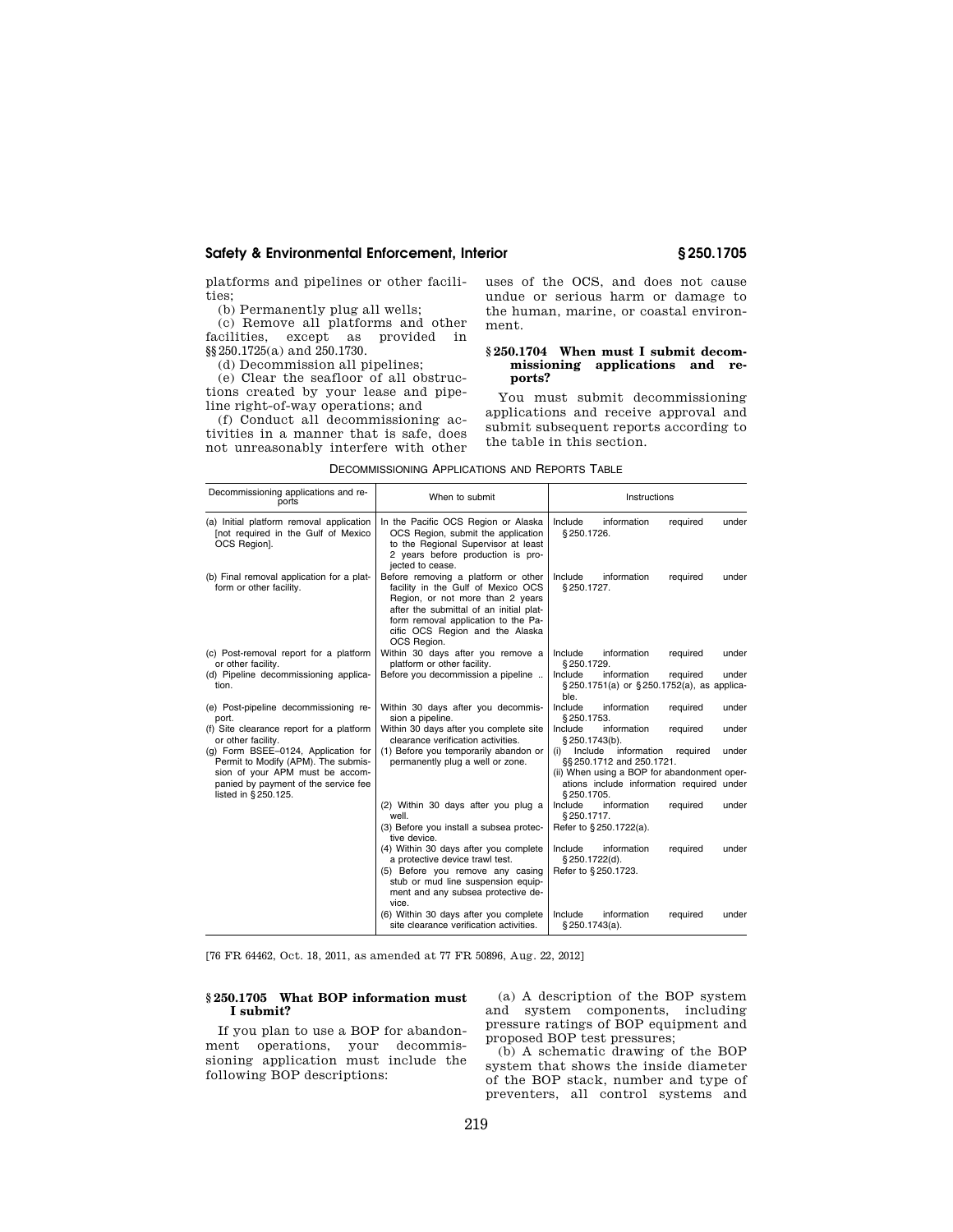pods, location of choke and kill lines, and associated valves;

(c) Independent third-party verification and supporting documentation that show the blind-shear rams installed in the BOP stack are capable of shearing any drill pipe (including workstring and tubing) in the hole under maximum anticipated surface pressure. The documentation must include actual shearing and subsequent pressure integrity test results for the most rigid pipe to be used and calculations of shearing capacity of all pipe to be used in the well, including correction for Maximum Anticipated Surface Pressure (MASP);

(d) When you use a subsea BOP stack, independent third-party verification that shows:

(1) The BOP stack is designed for the specific equipment on the rig and for the specific well design;

(2) The BOP stack has not been compromised or damaged from previous service;

(3) The BOP stack will operate in the conditions in which it will be used; and

(e) The qualifications of the independent third-party referenced in paragraphs (c) and (d) of this section including evidence that:

(1) The independent third-party in this section is a technical classification society, or a licensed professional engineering firm, or a registered professional engineer capable of providing the verifications required under this part.

(2) You must:

(i) Include evidence that the registered professional engineer, or a technical classification society, or engineering firm you are using or its employees hold appropriate licenses to perform the verification in the appropriate jurisdiction, and evidence to

# **§ 250.1706 30 CFR Ch. II (7–1–15 Edition)**

demonstrate that the individual, society, or firm has the expertise and experience necessary to perform the required verifications.

(ii) Ensure that an official representative of BSEE will have access to the location to witness any testing or inspections, and verify information submitted to BSEE. Prior to any shearing ram tests or inspections, you must notify the BSEE District Manager at least 72 hours in advance.

[77 FR 50897, Aug. 22, 2012]

### **§ 250.1706 What are the requirements for blowout prevention equipment?**

If you use a BOP for any well abandonment operations, your BOP must meet the following requirements:

(a) The BOP system, system components, and related well-control equipment must be designed, used, maintained, and tested in a manner necessary to assure well-control in foreseeable conditions and circumstances, including subfreezing conditions. The working pressure rating of the BOP system and system components must exceed the expected surface pressure to which they may be subjected. If the expected surface pressure exceeds the rated working pressure of the annular preventer, you must submit with Form BSEE–0124, requesting approval of the well abandonment operations, a wellcontrol procedure that indicates how the annular preventer will be utilized, and the pressure limitations that will be applied during each mode of pressure control.

(b) The minimum BOP system for well abandonment operations with the tree removed must meet the appropriate standards from the following table:

| When $\ldots$                                                                               | The minimum BOP stack must include                                                                                                                                                |  |
|---------------------------------------------------------------------------------------------|-----------------------------------------------------------------------------------------------------------------------------------------------------------------------------------|--|
| (1) The expected pressure is less than<br>5,000 psi,                                        | Three BOPs consisting of an annular, one set of pipe rams, and one set of blind-<br>shear rams.                                                                                   |  |
| (2) The expected pressure is 5,000 psi or<br>greater or you use multiple tubing<br>strings, | Four BOPs consisting of an annular, two sets of pipe rams, and one set of blind-<br>shear rams.                                                                                   |  |
| (3) You handle multiple tubing strings si-<br>multaneously,                                 | Four BOPs consisting of an annular, one set of pipe rams, one set of dual pipe<br>rams, and one set of blind-shear rams.                                                          |  |
| (4) You use a tapered drill string,                                                         | (i) At least one set of pipe rams that are capable of sealing around each size of<br>drill string.                                                                                |  |
|                                                                                             | (ii) If the expected pressure is greater than 5,000 psi, then you must have at least<br>two sets of pipe rams that are capable of sealing around the larger size drill<br>strina. |  |
|                                                                                             | (iii) You may substitute one set of variable bore rams for two sets of pipe rams.                                                                                                 |  |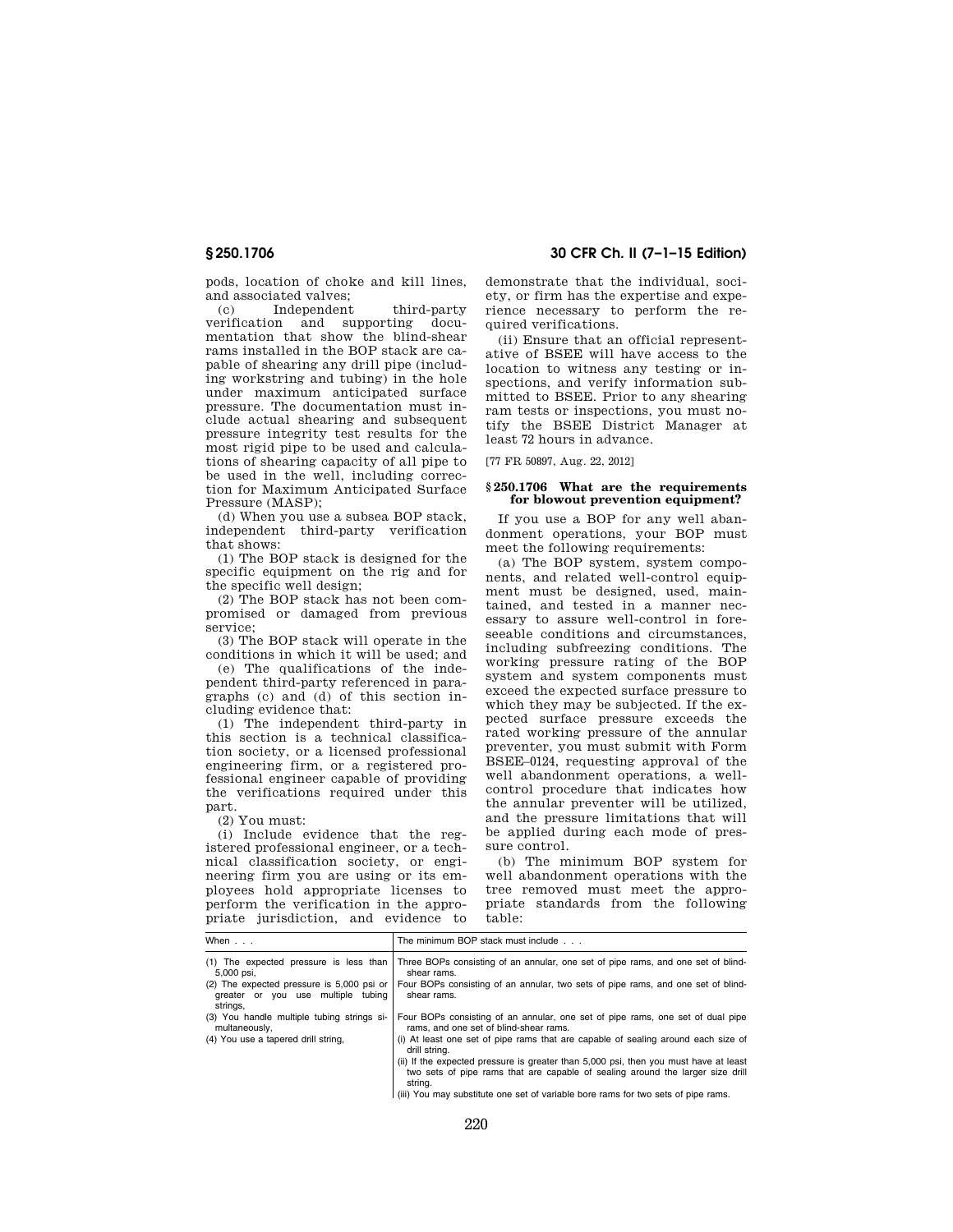| When $\ldots$                   | The minimum BOP stack must include                |
|---------------------------------|---------------------------------------------------|
| (5) You use a subsea BOP stack, | The requirements in $\S 250.442(a)$ of this part. |

(c) The BOP systems for well abandonment operations with the tree removed must be equipped with the following:

(1) A hydraulic-actuating system that provides sufficient accumulator capacity to supply 1.5 times the volume necessary to close all BOP equipment units with a minimum pressure of 200 psi above the precharge pressure without assistance from a charging system. Accumulator regulators supplied by rig air and without a secondary source of pneumatic supply, must be equipped with manual overrides, or alternately, other devices provided to ensure capability of hydraulic operations if rig air is lost;

(2) A secondary power source, independent from the primary power source, with sufficient capacity to close all BOP system components and hold them closed;

(3) Locking devices for the pipe-ram preventers;

(4) At least one remote BOP-control station and one BOP-control station on the rig floor; and

(5) A choke line and a kill line each equipped with two full opening valves and a choke manifold. At least one of the valves on the choke-line must be remotely controlled. At least one of the valves on the kill line must be remotely controlled, except that a check valve on the kill line in lieu of the remotely controlled valve may be installed, provided two readily accessible manual valves are in place and the check valve is placed between the manual valves and the pump. This equipment must have a pressure rating at least equivalent to the ram preventers. You must install the choke line above the bottom ram and may install the kill line below the bottom ram.

(d) The minimum BOP system components for well abandonment operations with the tree in place and performed through the wellhead inside of conventional tubing using small-diameter jointed pipe (usually 3⁄4 inch to 11⁄4 inch) as a work string, *i.e.*, smalltubing operations, must include the following:

(1) Two sets of pipe rams, and

(2) One set of blind rams.

(e) The subsea BOP system for well abandonment operations must meet the requirements in §250.442 of this part.

(f) For coiled tubing operations with the production tree in place, you must meet the following minimum requirements for the BOP system:

(1) BOP system components must be in the following order from the top down:

| BOP system when expected<br>surface pressures are less than<br>or equal to 3,500 psi | BOP system when expected<br>surface pressures are greater<br>than 3,500 psi                                        | BOP system for wells with returns taken through an outlet on<br>the BOP stack                                                                                                                                                                |
|--------------------------------------------------------------------------------------|--------------------------------------------------------------------------------------------------------------------|----------------------------------------------------------------------------------------------------------------------------------------------------------------------------------------------------------------------------------------------|
| (i) Stripper or annular-type<br>well-control component,                              | Stripper or annular-type well-<br>control component,                                                               | Stripper or annular-type well-control component.                                                                                                                                                                                             |
| (ii) Hydraulically-operated blind<br>rams.                                           | Hydraulically-operated blind<br>rams                                                                               | Hydraulically-operated blind rams.                                                                                                                                                                                                           |
| (iii) Hydraulically-operated<br>shear rams.                                          | Hydraulically-operated shear<br>rams                                                                               | Hydraulically-operated shear rams.                                                                                                                                                                                                           |
| (iv) Kill line inlet,                                                                | Kill line inlet.                                                                                                   | Kill line inlet.                                                                                                                                                                                                                             |
| (v) Hydraulically-operated two-<br>way slip rams,                                    | Hydraulically-operated two-<br>way slip rams,                                                                      | Hydraulically-operated two-way slip rams.<br>Hydraulically-operated pipe rams.                                                                                                                                                               |
| (vi) Hydraulically-operated pipe                                                     | Hydraulically-operated pipe                                                                                        | A flow tee or cross.                                                                                                                                                                                                                         |
| rams,                                                                                | rams.                                                                                                              | Hydraulically-operated pipe rams.                                                                                                                                                                                                            |
|                                                                                      | Hydraulically-operated blind-<br>shear rams. These rams<br>should be located as close<br>to the tree as practical, | Hydraulically-operated blind-shear rams on wells with surface<br>pressures >3,500 psi. As an option, the pipe rams can be<br>placed below the blind-shear rams. The blind-shear rams<br>should be located as close to the tree as practical. |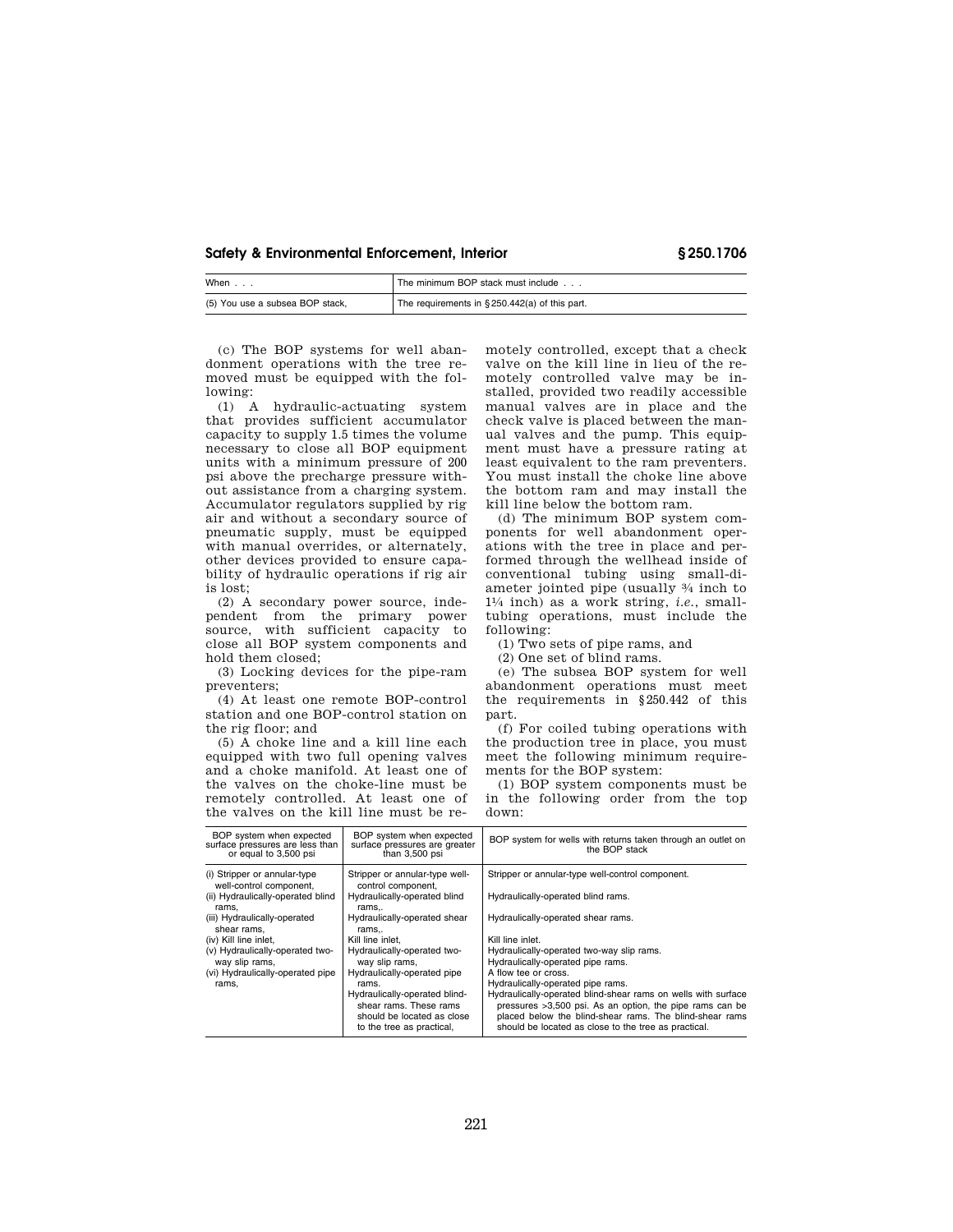(2) You may use a set of hydraulically-operated combination rams for the blind rams and shear rams.

(3) You may use a set of hydraulically-operated combination rams for the hydraulic two-way slip rams and the hydraulically-operated pipe rams.

(4) You must attach a dual check valve assembly to the coiled tubing connector at the downhole end of the coiled tubing string for all coiled tubing well abandonment operations. If you plan to conduct operations without downhole check valves, you must describe alternate procedures and equipment in Form BSEE–0124, Application for Permit to Modify, and have it approved by the BSEE District Manager.

(5) You must have a kill line and a separate choke line. You must equip each line with two full-opening valves and at least one of the valves must be remotely controlled. You may use a manual valve instead of the remotely controlled valve on the kill line if you install a check valve between the two full-opening manual valves and the pump or manifold. The valves must have a working pressure rating equal to or greater than the working pressure rating of the connection to which they are attached, and you must install them between the well-control stack and the choke or kill line. For operations with expected surface pressures greater than 3,500 psi, the kill line must be connected to a pump or manifold. You must not use the kill line inlet on the BOP stack for taking fluid returns from the wellbore.

(6) You must have a hydraulic-actuating system that provides sufficient accumulator capacity to close-openclose each component in the BOP stack. This cycle must be completed with at least 200 psi above the precharge pressure, without assistance from a charging system.

(7) All connections used in the surface BOP system from the tree to the uppermost required ram must be flanged, including the connections between the well-control stack and the first full-opening valve on the choke line and the kill line.

(g) The minimum BOP system components for well abandonment operations with the tree in place and performed by moving tubing or drill pipe

**§ 250.1707 30 CFR Ch. II (7–1–15 Edition)** 

in or out of a well under pressure utilizing equipment specifically designed for that purpose, *i.e.*, snubbing operations, must include the following:

(1) One set of pipe rams hydraulically operated, and

(2) Two sets of stripper-type pipe rams hydraulically operated with spacer spool.

(h) An inside BOP or a spring-loaded, back-pressure safety valve, and an essentially full-opening, work-string safety valve in the open position must be maintained on the rig floor at all times during well abandonment operations when the tree is removed or during well abandonment operations with the tree installed and using small tubing as the work string. A wrench to fit the work-string safety valve must be readily available. Proper connections must be readily available for inserting valves in the work string. The fullopening safety valve is not required for coiled tubing or snubbing operations.

[77 FR 50897, Aug. 22, 2012]

## **§ 250.1707 What are the requirements for blowout preventer system testing, records, and drills?**

(a) *BOP pressure tests.* When you pressure test the BOP system, you must conduct a low-pressure test and a highpressure test for each component. You must conduct the low-pressure test before the high-pressure test. For purposes of this section, BOP system components include ram-type BOP's, related control equipment, choke and kill lines, and valves, manifolds, strippers, and safety valves. Surface BOP systems must be pressure tested with water.

(1) *Low pressure tests.* You must successfully test all BOP system components to a low pressure between 200 and 300 psi. Any initial pressure equal to or greater than 300 psi must be bled back to a pressure between 200 and 300 psi before starting the test. If the initial pressure exceeds 500 psi, you must bleed back to zero before starting the test.

(2) *High pressure tests.* You must successfully test all BOP system components to the rated working pressure of the BOP equipment, or as otherwise approved by the BSEE District Manager.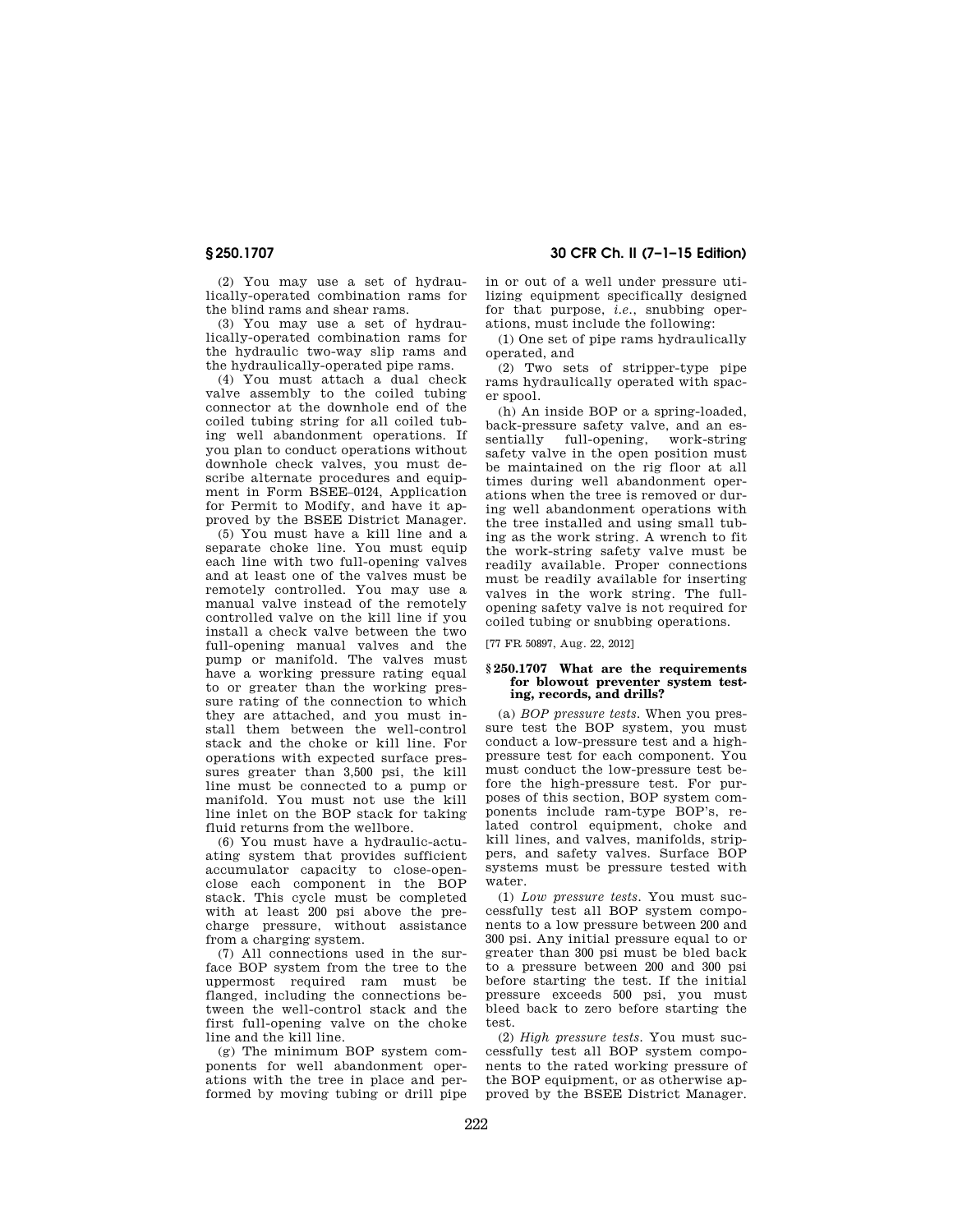You must successfully test the annular-type BOP at 70 percent of its rated working pressure or as otherwise approved by the BSEE District Manager.

(3) *Other testing requirements.* You must test variable bore pipe rams against the largest and smallest sizes of tubulars in use (jointed pipe, seamless pipe) in the well.

(b) You must test the BOP systems at the following times:

(1) When installed;

(2) At least every 7 days, alternating between control stations and at staggered intervals to allow each crew to operate the equipment. If either control system is not functional, further operations must be suspended until the nonfunctional system is operable. The test every 7 days is not required for blind or blind-shear rams. The blind or blind-shear rams must be tested at least once every 30 days during operation. A longer period between blowout preventer tests is allowed when there is a stuck pipe or pressure-control operation and remedial efforts are being performed. The tests must be conducted as soon as possible and before normal operations resume. The reason for postponing testing must be entered into the operations log. The BSEE District Manager may require alternate test frequencies if conditions or BOP performance warrant.

(3) Following repairs that require disconnecting a pressure seal in the assembly, the affected seal will be pressure tested.

(c) All personnel engaged in well abandonment operations must participate in a weekly BOP drill to familiarize crew members with appropriate safety measures.

(d) You may conduct a stump test for the BOP system on location. A plan describing the stump test procedures must be included in your Application for Permit to Modify, Form BSEE–0124, and must be approved by the BSEE District Manager.

(e) You must test the coiled tubing connector to a low pressure of 200 to 300 psi, followed by a high pressure test to the rated working pressure of the connector or the expected surface pressure, whichever is less. You must successfully pressure test the dual check valves to the rated working pressure of the connector, the rated working pressure of the dual check valve, expected surface pressure, or the collapse pressure of the coiled tubing, whichever is less.

(f) You must record test pressures during BOP and coiled tubing tests on a pressure chart, or with a digital recorder, unless otherwise approved by the BSEE District Manager. The test interval for each BOP system component must be 5 minutes, except for coiled tubing operations, which must include a 10 minute high-pressure test for the coiled tubing string. Your representative at the facility must certify that the charts are correct.

(g) The time, date, and results of all pressure tests, actuations, inspections, and crew drills of the BOP system, system components, and marine risers must be recorded in the operations log. The BOP tests must be documented in accordance with the following:

(1) The documentation must indicate the sequential order of BOP and auxiliary equipment testing, the pressure, and duration of each test. As an alternate, the documentation in the operations log may reference a BOP test plan that contains the required information and is retained on file at the facility.

(2) The control station used during the test must be identified in the operations log. For a subsea system, the pod used during the test must be identified in the operations log.

(3) Any problems or irregularities observed during BOP and auxiliary equipment testing and any actions taken to remedy such problems or irregularities, must be noted in the operations log.

(4) Documentation required to be entered in the operations log may instead be referenced in the operations log. You must make all records including pressure charts, operations log, and referenced documents pertaining to BOP tests, actuations, and inspections, available for BSEE review at the facility for the duration of well abandonment activity. Following completion of the well abandonment activity, you must retain all such records for a period of two years at the facility, at the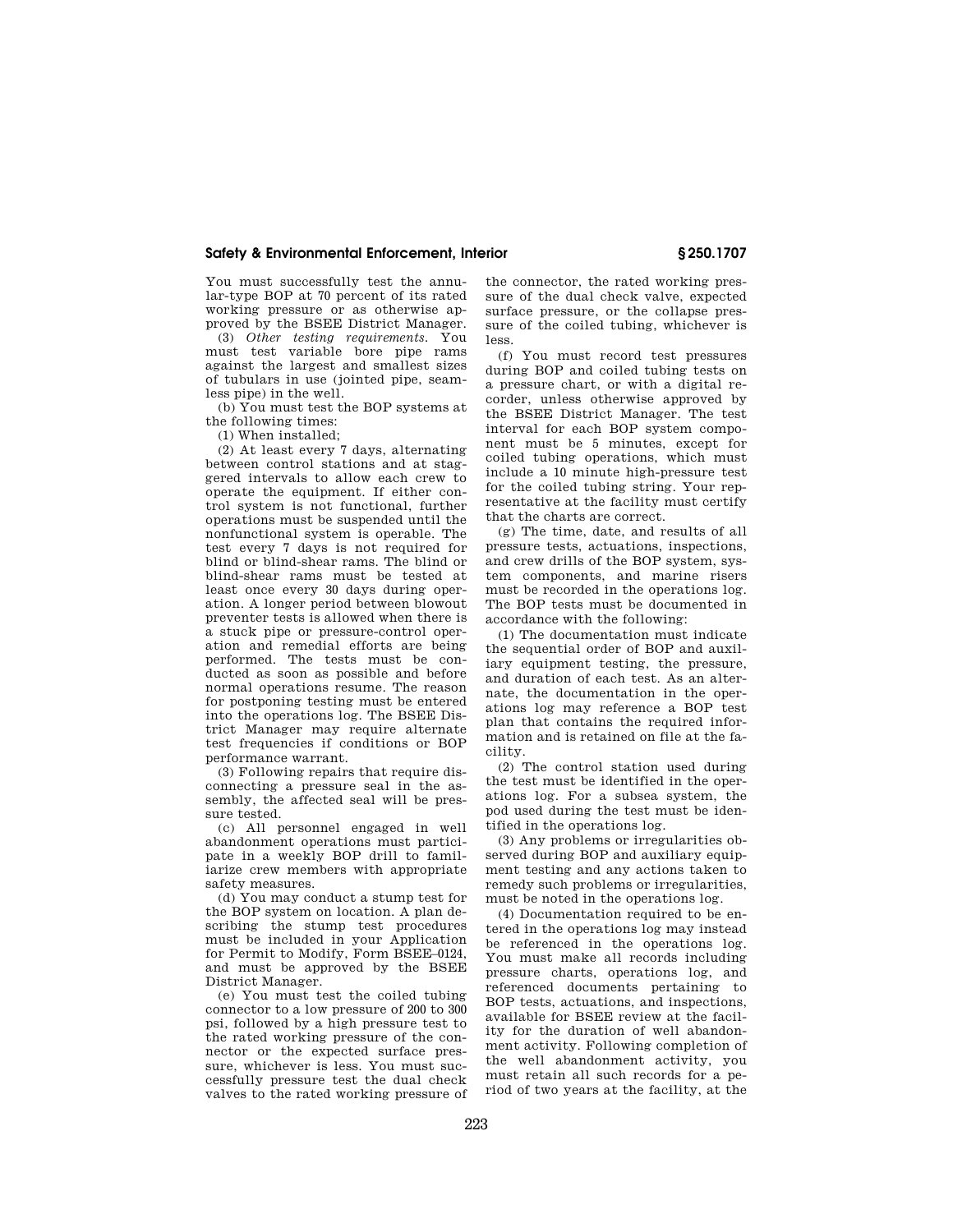lessee's field office nearest the OCS facility, or at another location conveniently available to the BSEE District Manager.

(h) Stump test a subsea BOP system before installation. You must use water to conduct this test. You may use drilling fluids to conduct subsequent tests of a subsea BOP system. You must stump test the subsea BOP within 30 days of the initial test on the seafloor. You must:

(1) Test all ROV intervention functions on your subsea BOP stack during the stump test. Each ROV must be fully compatible with the BOP stack ROV intervention panels. You must also test and verify closure of at least one set of rams during the initial test on the seafloor. You must submit test procedures, including how you will test each ROV function, with your APM for BSEE District Manager approval. You must:

(i) Ensure that the ROV hot stabs are function tested and are capable of actuating, at a minimum, one set of pipe rams and one set of blind-shear rams and unlatching the LMRP;

(ii) Document all your test results and make them available to BSEE upon request; and

(2) Function test autoshear and deadman systems on your subsea BOP stack during the stump test. You must also test the deadman system and verify closure of at least one set of blind-shear rams during the initial test on the seafloor. When you conduct the initial deadman system test on the seafloor you must ensure the well is secure and, if hydrocarbons have been present, appropriate barriers are in place to isolate hydrocarbons from the wellhead. You must also have an ROV on bottom during the test. You must:

(i) Submit test procedures with your APM for BSEE District Manager approval. The procedures for these function tests must include documentation of the controls and circuitry of the system utilized during each test. The procedure must also describe how the ROV will be utilized during this operation.

(ii) Document the results of each test and make them available to BSEE upon request.

[77 FR 50899, Aug. 22, 2012]

# **§ 250.1708 30 CFR Ch. II (7–1–15 Edition)**

## **§ 250.1708 What are my BOP inspection and maintenance requirements?**

(a) *BOP inspections.* (1) You must inspect your BOP system to ensure that the equipment functions properly. The BOP inspections must meet or exceed the provisions of Sections 17.10 and 18.10, Inspections, described in API RP 53, Recommended Practices for Blowout Prevention Equipment Systems for Drilling Wells (incorporated by reference as specified in §250.198). You must document how you met or exceeded the provisions of Sections 17.10 and 18.10 described in API RP 53, document the procedures used, record the results, and make the records available to BSEE upon request. You must maintain your records on the rig for 2 years from the date the records are created, or for a longer period if directed by BSEE.

(2) You must visually inspect your BOP system and marine riser at least once every 3 days if weather and sea conditions permit. You may use television cameras to inspect this equipment. The BSEE District Manager may approve alternate methods and frequencies to inspect a marine riser.

(b) *BOP maintenance.* You must maintain your BOP system to ensure that the equipment functions properly. The BOP maintenance must meet or exceed the provisions of Sections 17.11 and 18.11, Maintenance; and Sections 17.12 and 18.12, Quality Management, described in API RP 53, Recommended Practices for Blowout Prevention Equipment Systems for Drilling Wells (incorporated by reference as specified in §250.198). You must document how you met or exceeded the provisions of Sections 17.11 and 18.11, Maintenance; and Sections 17.12 and 18.12, Quality Management, described in API RP 53, document the procedures used, record the results, and make the records available to BSEE upon request. You must maintain your records on the rig for 2 years from the date the records are created, or for a longer period if directed by BSEE.

[77 FR 50900, Aug. 22, 2012]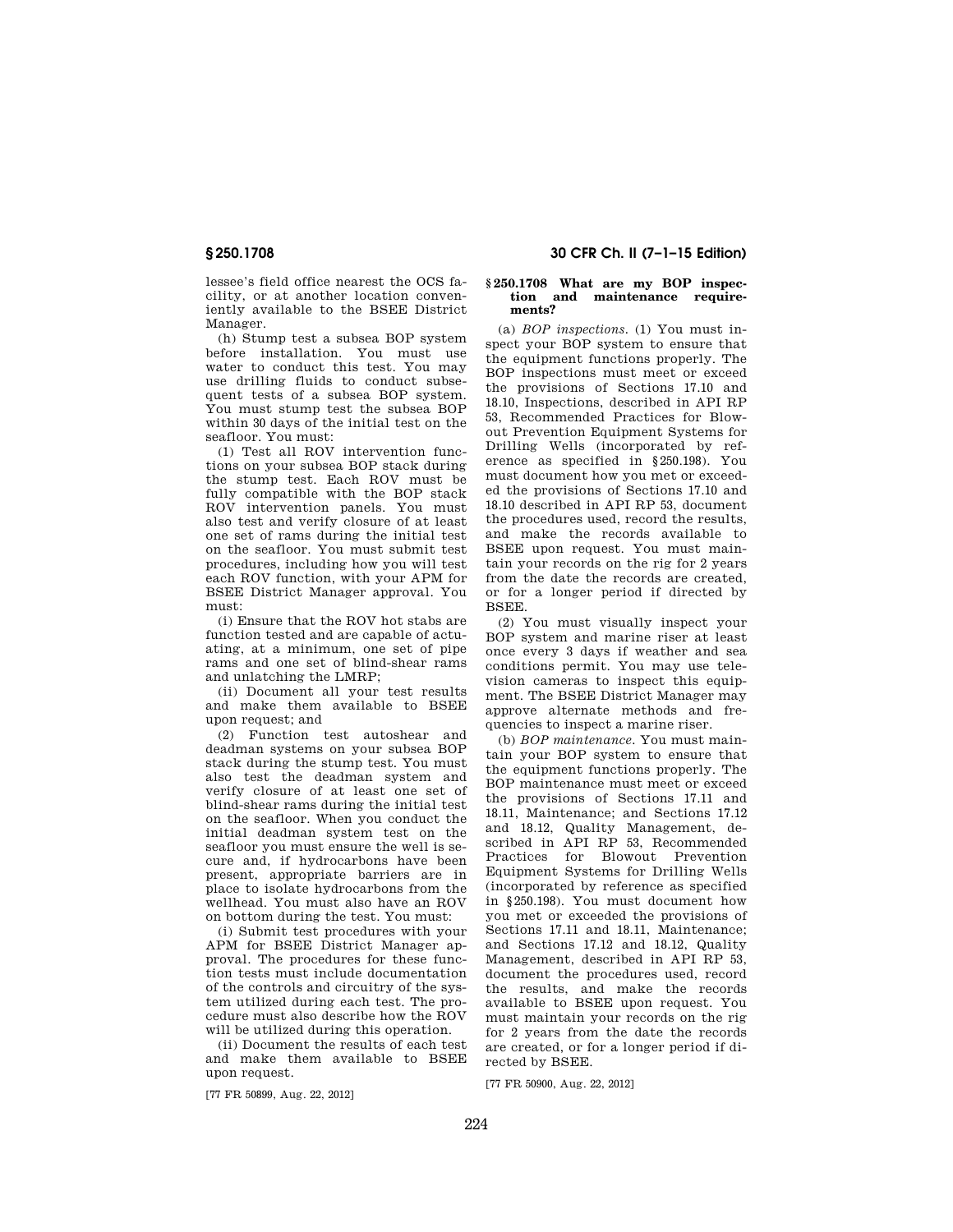## **§ 250.1709 What are my well-control fluid requirements?**

Before you displace kill-weight fluid from the wellbore and/or riser to an underbalanced state, you must obtain approval from the BSEE District Manager. To obtain approval, you must submit with your APM, your reasons for displacing the kill-weight fluid and provide detailed step-by-step written procedures describing how you will safely displace these fluids. The stepby-step displacement procedures must address the following:

(a) Number and type of independent barriers, as described in §250.420(b)(3), that are in place for each flow path that requires such barriers,

(b) Tests you will conduct to ensure integrity of independent barriers,

(c) BOP procedures you will use while displacing kill weight fluids, and

(d) Procedures you will use to monitor the volumes and rates of fluids entering and leaving the wellbore.

[77 FR 50900, Aug. 22, 2012]

PERMANENTLY PLUGGING WELLS

### **§ 250.1710 When must I permanently plug all wells on a lease?**

You must permanently plug all wells on a lease within 1 year after the lease terminates.

## **§ 250.1711 When will BSEE order me to permanently plug a well?**

BSEE will order you to permanently plug a well if that well:

(a) Poses a hazard to safety or the environment; or

(b) Is not useful for lease operations and is not capable of oil, gas, or sulphur production in paying quantities.

#### **§ 250.1712 What information must I submit before I permanently plug a well or zone?**

Before you permanently plug a well or zone, you must submit form BSEE– 0124, Application for Permit to Modify, to the appropriate District Manager and receive approval. A request for approval must contain the following information:

(a) The reason you are plugging the well (or zone), for completions with production amounts specified by the Regional Supervisor, along with substantiating information demonstrating its lack of capacity for further profitable production of oil, gas, or sulfur;

(b) Recent well test data and pressure data, if available;

(c) Maximum possible surface pressure, and how it was determined;

(d) Type and weight of well-control fluid you will use;

(e) A description of the work;

(f) A current and proposed well schematic and description that includes:

(1) Well depth;

(2) All perforated intervals that have not been plugged;

(3) Casing and tubing depths and details;

(4) Subsurface equipment;

(5) Estimated tops of cement (and the basis of the estimate) in each casing annulus;

(6) Plug locations;

(7) Plug types;

(8) Plug lengths;

(9) Properties of mud and cement to be used;

(10) Perforating and casing cutting plans;

(11) Plug testing plans;

(12) Casing removal (including information on explosives, if used);

(13) Proposed casing removal depth; and

(14) Your plans to protect archaeological and sensitive biological features, including anchor damage during plugging operations, a brief assessment of the environmental impacts of the plugging operations, and the procedures and mitigation measures you will take to minimize such impacts; and

(g) Certification by a Registered Professional Engineer of the well abandonment design and procedures and that all plugs meet the requirements in the table in §250.1715. In addition to the requirements of §250.1715, the Registered Professional Engineer must also certify the design will include two independent barriers, one of which must be a mechanical barrier, in the center wellbore as described in  $\S 250.420(b)(3)$ . The Registered Professional Engineer must be registered in a State of the United States and have sufficient expertise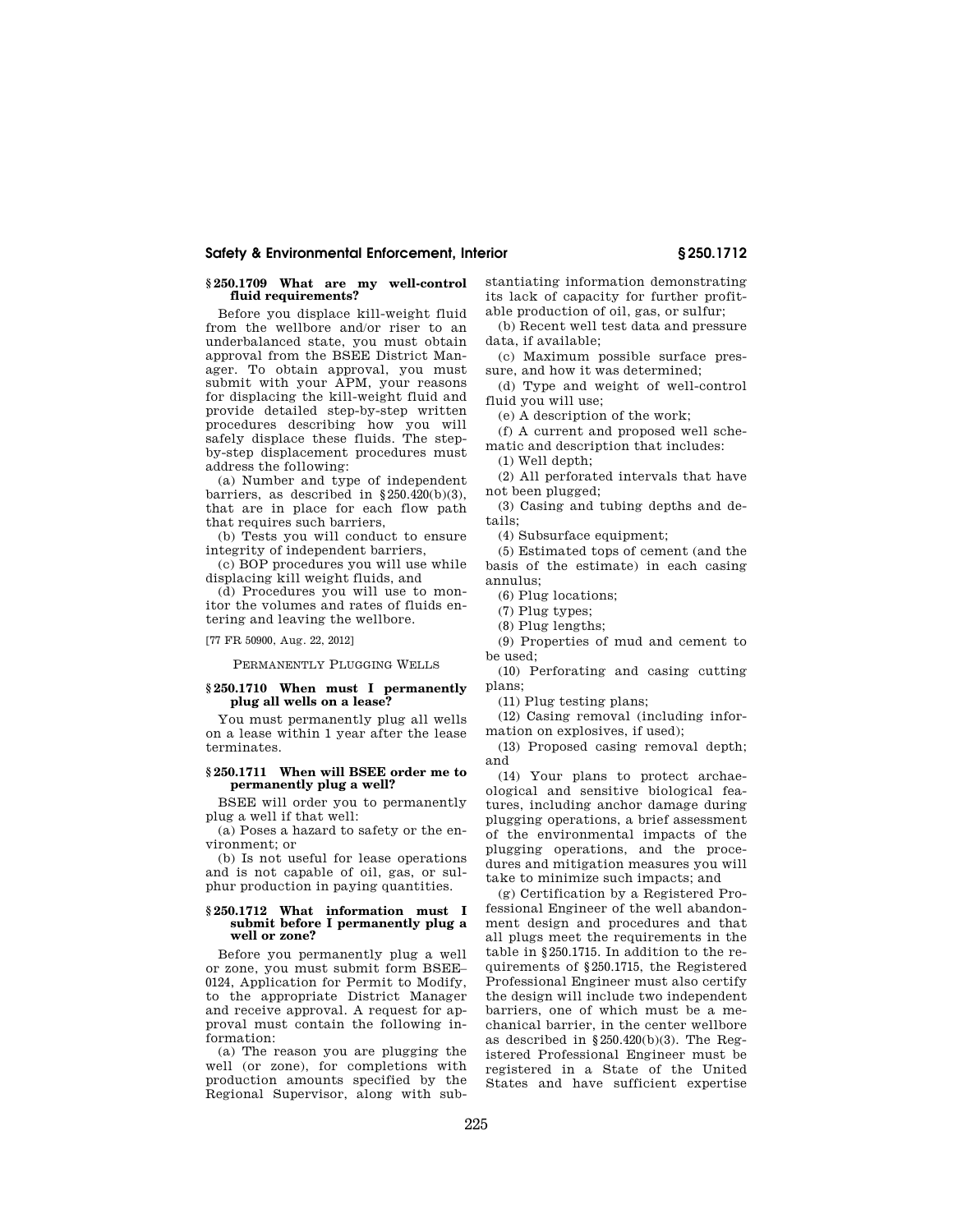and experience to perform the certification. You must submit this certification with your APM (Form BSEE– 0124).

[76 FR 64462, Oct. 18, 2011, as amended at 77 FR 50900, Aug. 22, 2012]

# **§ 250.1713 Must I notify BSEE before I begin well plugging operations?**

You must notify the appropriate District Manager at least 48 hours before beginning operations to permanently plug a well.

# **§ 250.1713 30 CFR Ch. II (7–1–15 Edition)**

## **§ 250.1714 What must I accomplish with well plugs?**

You must ensure that all well plugs: (a) Provide downhole isolation of hydrocarbon and sulphur zones;

(b) Protect freshwater aquifers; and

(c) Prevent migration of formation fluids within the wellbore or to the seafloor.

## **§ 250.1715 How must I permanently plug a well?**

(a) You must permanently plug wells according to the table in this section. The District Manager may require additional well plugs as necessary.

| If you have $\ldots$                                                                        | Then you must use                                                                                                                                                                                                                                                                                                                                                                                                                                          |
|---------------------------------------------------------------------------------------------|------------------------------------------------------------------------------------------------------------------------------------------------------------------------------------------------------------------------------------------------------------------------------------------------------------------------------------------------------------------------------------------------------------------------------------------------------------|
| (1) Zones in open hole,                                                                     | Cement plug(s) set from at least 100 feet below the bottom to 100 feet above the<br>top of oil, gas, and fresh-water zones to isolate fluids in the strata.                                                                                                                                                                                                                                                                                                |
| (2) Open hole below casing,                                                                 | (i) A cement plug, set by the displacement method, at least 100 feet above and<br>below deepest casing shoe;                                                                                                                                                                                                                                                                                                                                               |
|                                                                                             | (ii) A cement retainer with effective back-pressure control set 50 to 100 feet<br>above the casing shoe, and a cement plug that extends at least 100 feet below<br>the casing shoe and at least 50 feet above the retainer; or                                                                                                                                                                                                                             |
|                                                                                             | (iii) A bridge plug set 50 feet to 100 feet above the shoe with 50 feet of cement<br>on top of the bridge plug, for expected or known lost circulation conditions.                                                                                                                                                                                                                                                                                         |
| (3) A perforated zone that is currently<br>open and not previously squeezed or<br>isolated, | (i) A method to squeeze cement to all perforations;<br>(ii) A cement plug set by the displacement method, at least 100 feet above to 100<br>feet below the perforated interval, or down to a casing plug, whichever is less;<br>or                                                                                                                                                                                                                         |
|                                                                                             | (iii) If the perforated zones are isolated from the hole below, you may use any of<br>the plugs specified in paragraphs $(a)(3)(iii)(A)$ through $(E)$ of this section in-<br>stead of those specified in paragraphs $(a)(3)(i)$ and $(a)(3)(ii)$ of this section.                                                                                                                                                                                         |
|                                                                                             | (A) A cement retainer with effective back-pressure control set 50 to 100 feet<br>above the top of the perforated interval, and a cement plug that extends at<br>least 100 feet below the bottom of the perforated interval with at least 50 feet<br>of cement above the retainer;                                                                                                                                                                          |
|                                                                                             | (B) A bridge plug set 50 to 100 feet above the top of the perforated interval and<br>at least 50 feet of cement on top of the bridge plug;                                                                                                                                                                                                                                                                                                                 |
|                                                                                             | (C) A cement plug at least 200 feet in length, set by the displacement method,<br>with the bottom of the plug no more than 100 feet above the perforated inter-<br>val:                                                                                                                                                                                                                                                                                    |
|                                                                                             | (D) A through-tubing basket plug set no more than 100 feet above the perforated<br>interval with at least 50 feet of cement on top of the basket plug; or<br>(E) A tubing plug set no more than 100 feet above the perforated interval topped<br>with a sufficient volume of cement so as to extend at least 100 feet above the<br>uppermost packer in the wellbore and at least 300 feet of cement in the casing<br>annulus immediately above the packer. |
| (4) A casing stub where the stub end is<br>within the casing,                               | (i) A cement plug set at least 100 feet above and below the stub end;                                                                                                                                                                                                                                                                                                                                                                                      |
|                                                                                             | (ii) A cement retainer or bridge plug set at least 50 to 100 feet above the stub<br>end with at least 50 feet of cement on top of the retainer or bridge plug; or<br>(iii) A cement plug at least 200 feet long with the bottom of the plug set no more<br>than 100 feet above the stub end.                                                                                                                                                               |
| (5) A casing stub where the stub end is<br>below the casing,                                | A plug as specified in paragraph $(a)(1)$ or $(a)(2)$ of this section, as applicable.                                                                                                                                                                                                                                                                                                                                                                      |
| (6) An annular space that communicates<br>with open hole and extends to the mud<br>line,    | A cement plug at least 200 feet long set in the annular space. For a well com-<br>pleted above the ocean surface, you must pressure test each casing annulus<br>to verify isolation.                                                                                                                                                                                                                                                                       |
| (7) A subsea well with unsealed annulus,                                                    | A cutter to sever the casing, and you must set a stub plug as specified in para-<br>graphs $(a)(4)$ and $(a)(5)$ of this section.                                                                                                                                                                                                                                                                                                                          |
| (8) A well with casing,                                                                     | A cement surface plug at least 150 feet long set in the smallest casing that ex-<br>tends to the mud line with the top of the plug no more than 150 feet below the<br>mud line.                                                                                                                                                                                                                                                                            |
| (9) Fluid left in the hole,                                                                 | A fluid in the intervals between the plugs that is dense enough to exert a hydro-<br>static pressure that is greater than the formation pressures in the intervals.                                                                                                                                                                                                                                                                                        |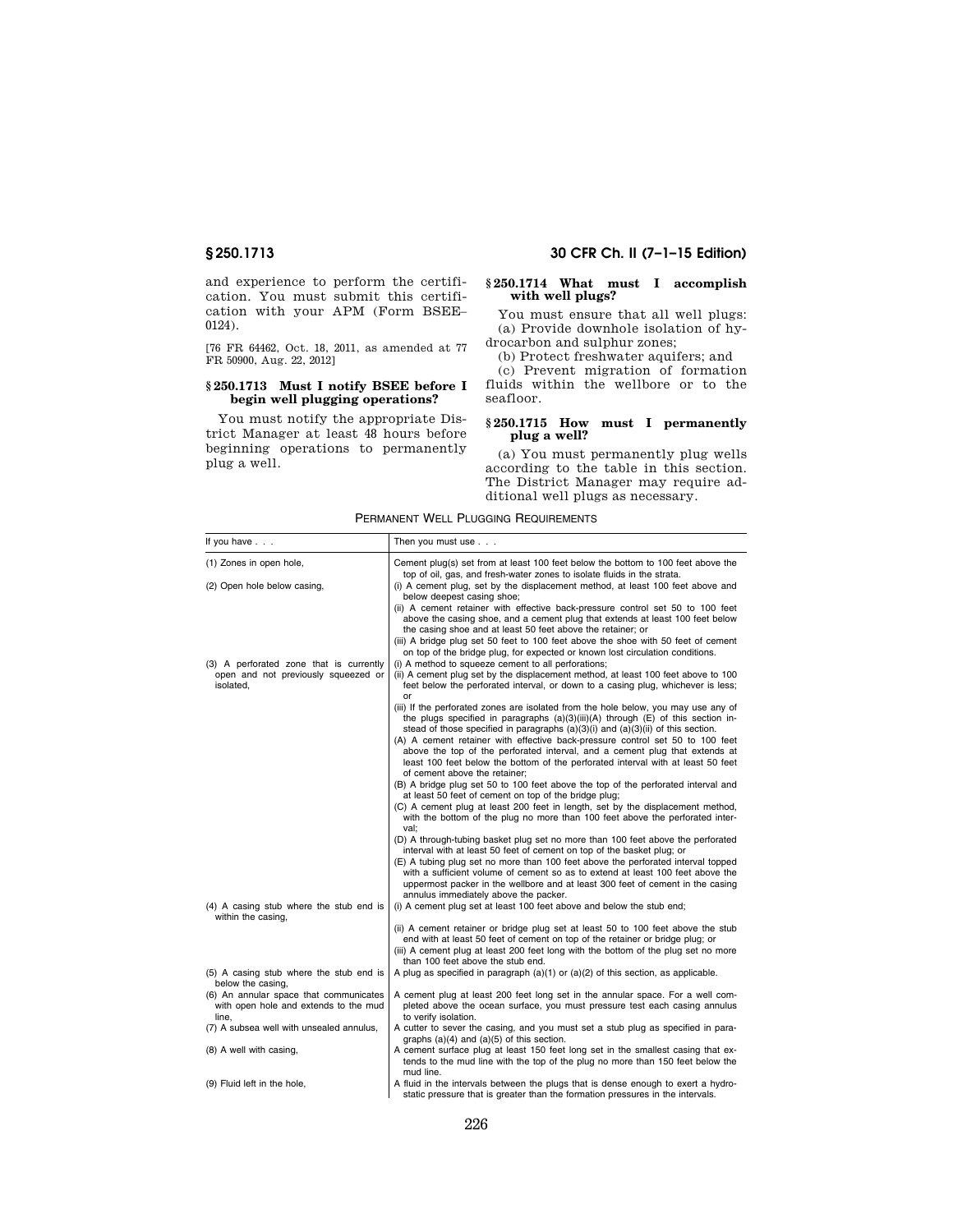PERMANENT WELL PLUGGING REQUIREMENTS—Continued

| If you have $\ldots$                                                                      | Then you must use                                                                                                                                                                                                                              |
|-------------------------------------------------------------------------------------------|------------------------------------------------------------------------------------------------------------------------------------------------------------------------------------------------------------------------------------------------|
| (10) Permafrost areas,                                                                    | (i) A fluid to be left in the hole that has a freezing point below the temperature of<br>the permafrost, and a treatment to inhibit corrosion; and<br>(ii) Cement plugs designed to set before freezing and have a low heat of hydra-<br>tion. |
| (11) Removed the barriers required in<br>§250.420(b)(3) for the well to be com-<br>pleted | Two independent barriers, one of which must be a mechanical barrier, in the cen-<br>ter wellbore as described in $\S 250.420(b)(3)$ once the well is to be placed in a<br>permanent or temporary abandonment                                   |

(b) You must test the first plug below the surface plug and all plugs in lost circulation areas that are in open hole. The plug must pass one of the following tests to verify plug integrity:

(1) A pipe weight of at least 15,000 pounds on the plug; or

(2) A pump pressure of at least 1,000 pounds per square inch. Ensure that the pressure does not drop more than 10 percent in 15 minutes. The District Manager may require you to tests other plug(s).

[76 FR 64462, Oct. 18, 2011, as amended at 77 FR 50900, Aug. 22, 2012]

# **§ 250.1716 To what depth must I remove wellheads and casings?**

(a) Unless the District Manager approves an alternate depth under paragraph (b) of this section, you must remove all wellheads and casings to at least 15 feet below the mud line.

(b) The District Manager may approve an alternate removal depth if:

(1) The wellhead or casing would not become an obstruction to other users of the seafloor or area, and geotechnical and other information you provide demonstrate that erosional processes capable of exposing the obstructions are not expected; or

(2) You determine, and BSEE concurs, that you must use divers, and the seafloor sediment stability poses safety concerns; or

(3) The water depth is greater than 800 meters (2,624 feet).

## **§ 250.1717 After I permanently plug a well, what information must I submit?**

Within 30 days after you permanently plug a well, you must submit form BSEE–0124, Application for Permit to Modify (subsequent report), to the appropriate District Manager, and include the following information:

(a) Information included in §250.1712 with a final well schematic;

(b) Description of the plugging work; (c) Nature and quantities of material

used in the plugs; and (d) If you cut and pulled any casing string, the following information:

(1) A description of the methods used (including information on explosives, if used);

(2) Size and amount of casing removed; and

(3) Casing removal depth.

TEMPORARY ABANDONED WELLS

## **§ 250.1721 If I temporarily abandon a well that I plan to re-enter, what must I do?**

You may temporarily abandon a well when it is necessary for proper development and production of a lease. To temporarily abandon a well, you must do all of the following:

(a) Submit form BSEE–0124, Application for Permit to Modify, and the applicable information required by §250.1712 to the appropriate District Manager and receive approval;

(b) Adhere to the plugging and testing requirements for permanently plugged wells listed in the table in §250.1715, except for §250.1715(a)(8). You do not need to sever the casings, remove the wellhead, or clear the site;

(c) Set a bridge plug or a cement plug at least 100-feet long at the base of the deepest casing string, unless the casing string has been cemented and has not been drilled out. If a cement plug is set, it is not necessary for the cement plug to extend below the casing shoe into the open hole;

(d) Set a retrievable or a permanenttype bridge plug or a cement plug at least 100 feet long in the inner-most casing. The top of the bridge plug or cement plug must be no more than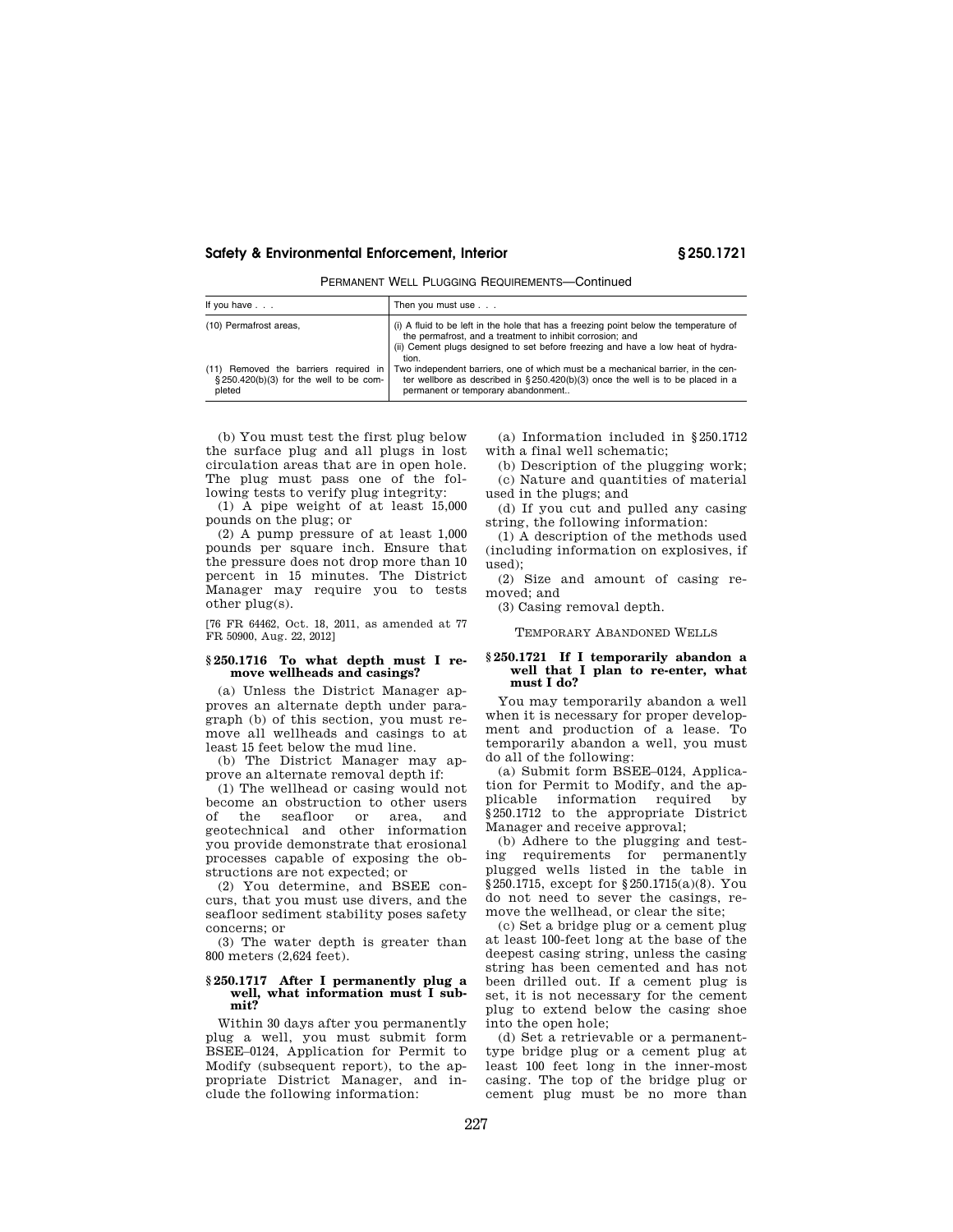1,000 feet below the mud line. BSEE may consider approving alternate requirements for subsea wells case-bycase;

(e) Identify and report subsea wellheads, casing stubs, or other obstructions that extend above the mud line according to U.S. Coast Guard (USCG) requirements;

(f) Except in water depths greater than 300 feet, protect subsea wellheads, casing stubs, mud line suspensions, or other obstructions remaining above the seafloor by using one of the following methods, as approved by the District Manager or Regional Supervisor:

(1) A caisson designed according to 30 CFR 250, subpart I, and equipped with aids to navigation;

(2) A jacket designed according to 30 CFR 250, subpart I, and equipped with aids to navigation; or

(3) A subsea protective device that meets the requirements in §250.1722.

(g) Within 30 days after you temporarily plug a well, you must submit form BSEE–0124, Application for Permit to Modify (subsequent report), and include the following information:

(1) Information included in §250.1712 with a well schematic;

(2) Information required by §250.1717(b), (c), and (d); and

(3) A description of any remaining subsea wellheads, casing stubs, mudline suspension equipment, or other obstructions that extend above the seafloor; and

(h) Submit certification by a Registered Professional Engineer of the well abandonment design and procedures and that all plugs meet the requirements of paragraph (b) of this section. In addition to the requirements of paragraph (b) of this section, the Registered Professional Engineer must also certify the design will include two independent barriers, one of which must be a mechanical barrier, in the center wellbore as described in §250.420(b)(3). The Registered Professional Engineer must be registered in a State of the United States and have sufficient expertise and experience to perform the certification. You must submit this certification with your

**§ 250.1722 30 CFR Ch. II (7–1–15 Edition)** 

APM (Form BSEE–0124) required by §250.1712 of this part.

[76 FR 64462, Oct. 18, 2011, as amended at 77 FR 50900, Aug. 22, 2012]

## **§ 250.1722 If I install a subsea protective device, what requirements must I meet?**

If you install a subsea protective device under §250.1721(f)(3), you must install it in a manner that allows fishing gear to pass over the obstruction without damage to the obstruction, the protective device, or the fishing gear.

(a) Use form BSEE–0124, Application for Permit to Modify to request approval from the appropriate District Manager to install a subsea protective device.

(b) The protective device may not extend more than 10 feet above the seafloor (unless BSEE approves otherwise).

(c) You must trawl over the protective device when you install it (adhere to the requirements at §250.1741(d) through (h)). If the trawl does not pass over the protective device or causes damage to it, you must notify the appropriate District Manager within 5 days and perform remedial action within 30 days of the trawl;

(d) Within 30 days after you complete the trawling test described in paragraph (c) of this section, submit a report to the appropriate District Manager using form BSEE–0124, Application for Permit to Modify that includes the following:

(1) The date(s) the trawling test was performed and the vessel that was used;

(2) A plat at an appropriate scale showing the trawl lines;

(3) A description of the trawling operation and the net(s) that were used;

(4) An estimate by the trawling contractor of the seafloor penetration depth achieved by the trawl;

(5) A summary of the results of the trawling test including a discussion of any snags and interruptions, a description of any damage to the protective covering, the casing stub or mud line suspension equipment, or the trawl, and a discussion of any snag removals requiring diver assistance; and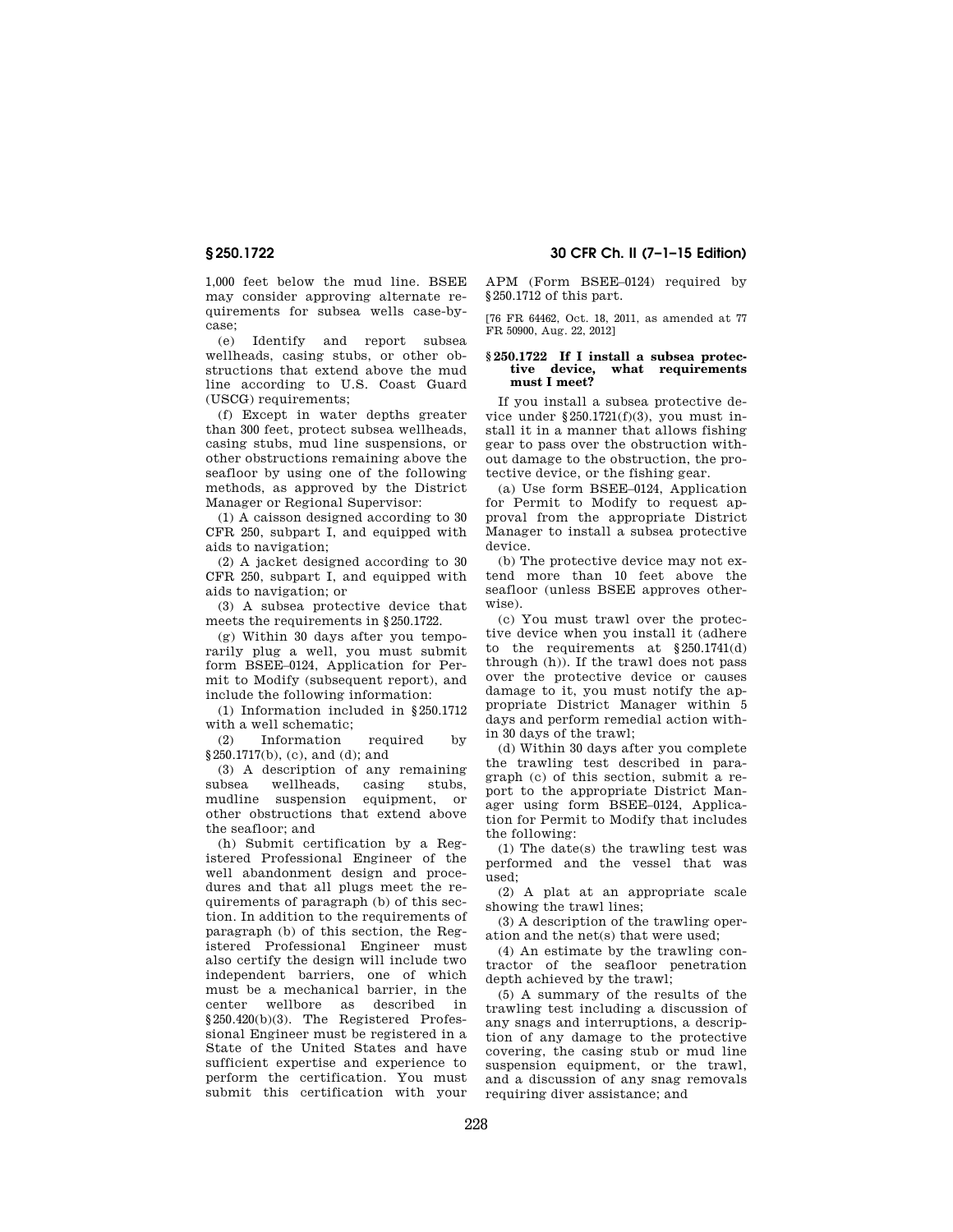(6) A letter signed by your authorized representative stating that he/she witnessed the trawling test.

(e) If a temporarily abandoned well is protected by a subsea device installed in a water depth less than 100 feet, mark the site with a buoy installed according to the USCG requirements.

(f) Provide annual reports to the Regional Supervisor describing your plans to either re-enter and complete the well or to permanently plug the well.

(g) Ensure that all subsea wellheads, casing stubs, mud line suspensions, or other obstructions in water depths less than 300 feet remain protected.

(1) To confirm that the subsea protective covering remains properly installed, either conduct a visual inspection or perform a trawl test at least annually.

(2) If the inspection reveals that a casing stub or mud line suspension is no longer properly protected, or if the trawl does not pass over the subsea protective covering without causing damage to the covering, the casing stub or mud line suspension equipment, or the trawl, notify the appropriate District Manager within 5 days, and perform the necessary remedial work within 30 days of discovery of the problem.

(3) In your annual report required by paragraph (f) of this section, include the inspection date, results, and method used and a description of any remedial work you will perform or have performed.

(h) You may request approval to waive the trawling test required by paragraph (c) of this section if you plan to use either:

(1) A buoy with automatic tracking capabilities installed and maintained according to USCG requirements at 33 CFR part 67 (or its successor); or

(2) A design and installation method that has been proven successful by trawl testing of previous protective devices of the same design and installed in areas with similar bottom conditions.

#### **§ 250.1723 What must I do when it is no longer necessary to maintain a well in temporary abandoned status?**

If you or BSEE determines that continued maintenance of a well in a temporary abandoned status is not necessary for the proper development or production of a lease, you must:

(a) Promptly and permanently plug the well according to §250.1715;

(b) Remove any casing stub or mud line suspension equipment and any subsea protective covering. You must submit a request for approval to perform such work to the appropriate District Manager using form BSEE–0124, Application for Permit to Modify; and

(c) Clear the well site according to §§250.1740 through 250.1742.

## REMOVING PLATFORMS AND OTHER **FACILITIES**

# **§ 250.1725 When do I have to remove platforms and other facilities?**

(a) You must remove all platforms and other facilities within 1 year after the lease or pipeline right-of-way terminates, unless you receive approval to maintain the structure to conduct other activities. Platforms include production platforms, well jackets, singlewell caissons, and pipeline accessory platforms. Other activities include those supporting OCS oil and gas production and transportation, as well as other energy-related or marine-related uses (including LNG) for which adequate financial assurance for decommissioning has been provided to a Federal agency which has given BSEE a commitment that it has and will exercise authority to compel the performance of decommissioning within a time following cessation of the new use acceptable to BSEE. The approval will specify:

(1) Whether you must continue to maintain any financial assurance for decommissioning; and

(2) Whether, and under what circumstances, you must perform any decommissioning not performed by the new facility owner/user.

(b) Before you may remove a platform or other facility, you must submit a final removal application to the Regional Supervisor for approval and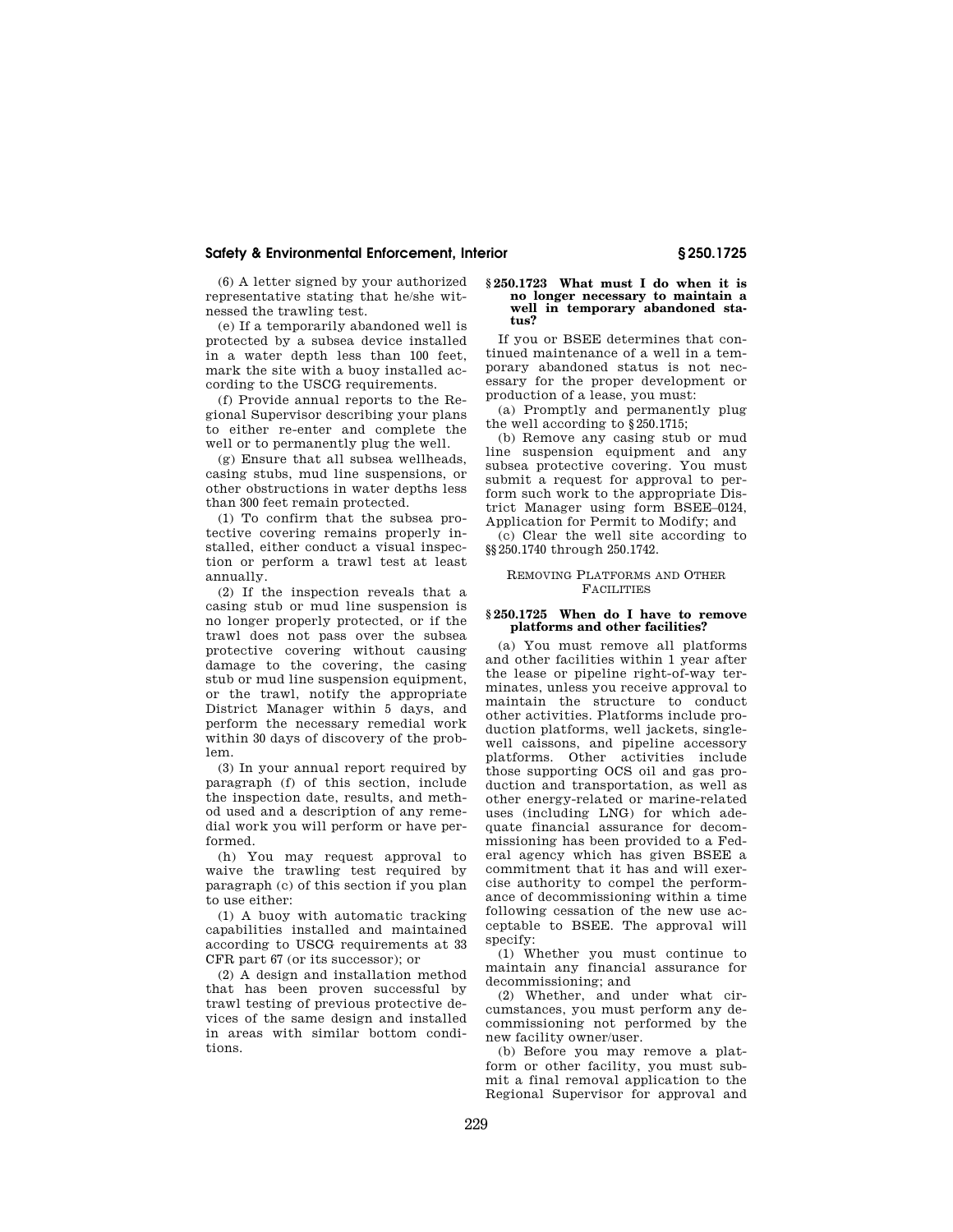include the information listed in §250.1727.

(c) You must remove a platform or other facility according to the approved application.

(d) You must flush all production risers with seawater before you remove them.

(e) You must notify the Regional Supervisor at least 48 hours before you begin the removal operations.

## **§ 250.1726 When must I submit an initial platform removal application and what must it include?**

An initial platform removal application is required only for leases and pipeline rights-of-way in the Pacific OCS Region or the Alaska OCS Region. It must include the following information:

(a) Platform or other facility removal procedures, including the types of vessels and equipment you will use;

(b) Facilities (including pipelines) you plan to remove or leave in place;

(c) Platform or other facility transportation and disposal plans;

(d) Plans to protect marine life and the environment during decommissioning operations, including a brief assessment of the environmental impacts of the operations, and procedures and mitigation measures that you will take to minimize the impacts; and

(e) A projected decommissioning schedule.

## **§ 250.1727 What information must I include in my final application to remove a platform or other facility?**

You must submit to the Regional Supervisor, a final application for approval to remove a platform or other facility. Your application must be accompanied by payment of the service fee listed in §250.125. If you are proposing to use explosives, provide three copies of the application. If you are not proposing to use explosives, provide two copies of the application. Include the following information in the final removal application, as applicable:

(a) Identification of the applicant including:

(1) Lease operator/pipeline right-ofway holder;

(2) Address;

(3) Contact person and telephone number; and

**§ 250.1726 30 CFR Ch. II (7–1–15 Edition)** 

(4) Shore base.

(b) Identification of the structure you are removing including:

(1) Platform Name/BSEE Complex ID Number;

(2) Location (lease/right-of-way, area, block, and block coordinates);

(3) Date installed (year);

(4) Proposed date of removal (Month/ Year); and

(5) Water depth.

(c) Description of the structure you are removing including:

(1) Configuration (attach a photograph or a diagram);

(2) Size;

(3) Number of legs/casings/pilings;

(4) Diameter and wall thickness of legs/casings/pilings;

(5) Whether piles are grouted inside or outside;

(6) Brief description of soil composition and condition;

(7) The sizes and weights of the jacket, topsides (by module), conductors, and pilings; and

(8) The maximum removal lift weight and estimated number of main lifts to remove the structure.

(d) A description, including anchor pattern, of the vessel(s) you will use to remove the structure.

(e) Identification of the purpose, including:

(1) Lease expiration/right-of-way relinquishment date; and

(2) Reason for removing the structure.

(f) A description of the removal method, including:

(1) A brief description of the method you will use;

(2) If you are using explosives, the following:

(i) Type of explosives;

(ii) Number and sizes of charges;

(iii) Whether you are using single shot or multiple shots;

(iv) If multiple shots, the sequence and timing of detonations;

(v) Whether you are using a bulk or shaped charge;

(vi) Depth of detonation below the mud line; and

(vii) Whether you are placing the explosives inside or outside of the pilings;

(3) If you will use divers or acoustic devices to conduct a pre-removal survey to detect the presence of turtles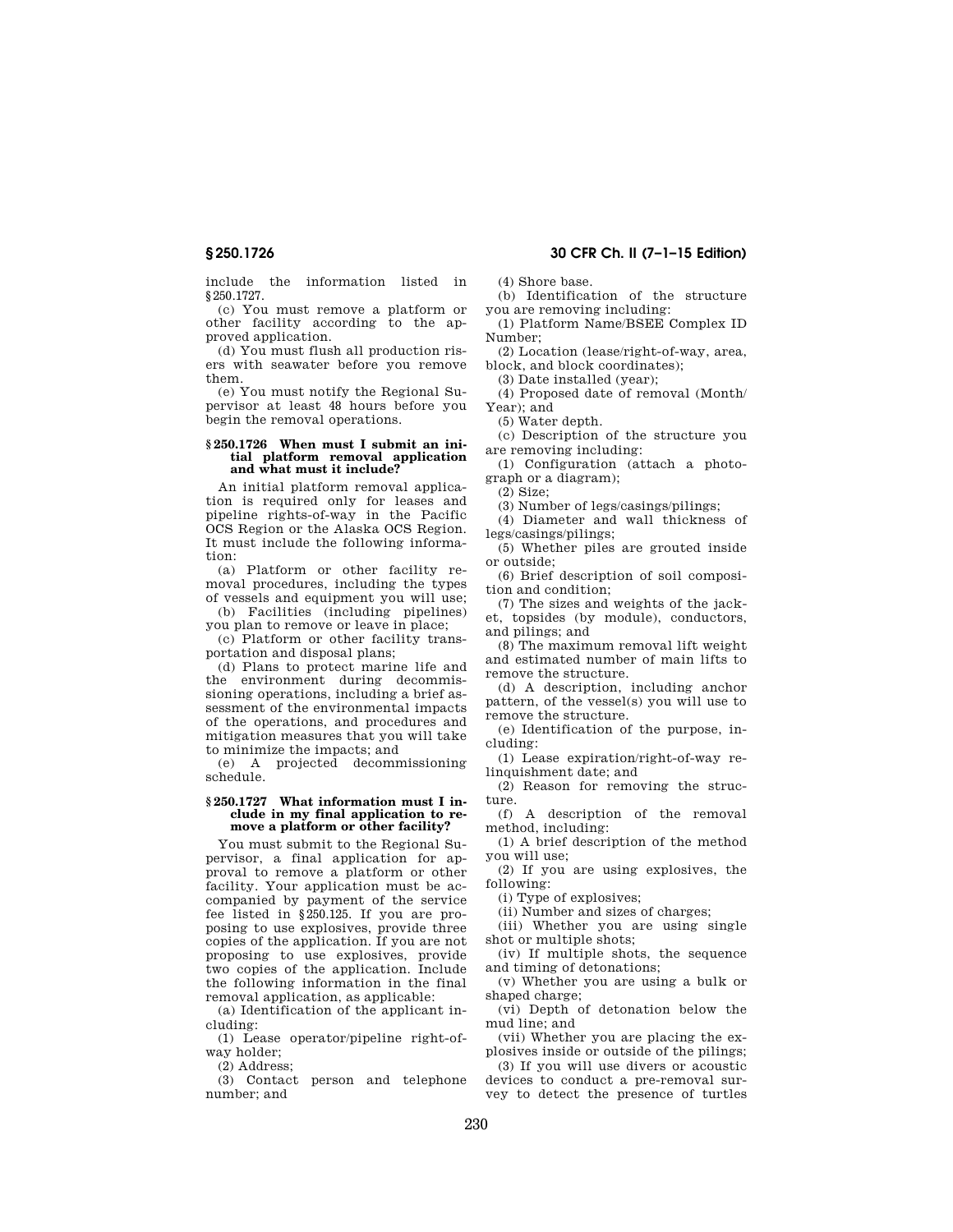and marine mammals, a description of the proposed detection method; and

(4) A statement whether or not you will use transducers to measure the pressure and impulse of the detonations.

(g) Your plans for transportation and disposal (including as an artificial reef) or salvage of the removed platform.

(h) If available, the results of any recent biological surveys conducted in the vicinity of the structure and recent observations of turtles or marine mammals at the structure site.

(i) Your plans to protect archaeological and sensitive biological features during removal operations, including a brief assessment of the environmental impacts of the removal operations and procedures and mitigation measures you will take to minimize such impacts.

(j) A statement whether or not you will use divers to survey the area after removal to determine any effects on marine life.

# **§ 250.1728 To what depth must I remove a platform or other facility?**

(a) Unless the Regional Supervisor approves an alternate depth under paragraph (b) of this section, you must remove all platforms and other facilities (including templates and pilings) to at least 15 feet below the mud line.

(b) The Regional Supervisor may approve an alternate removal depth if:

(1) The remaining structure would not become an obstruction to other users of the seafloor or area, and geotechnical and other information you provide demonstrate that erosional processes capable of exposing the obstructions are not expected; or

(2) You determine, and BSEE concurs, that you must use divers and the seafloor sediment stability poses safety concerns; or

(3) The water depth is greater than 800 meters (2,624 feet).

### **§ 250.1729 After I remove a platform or**  what information **must I submit?**

Within 30 days after you remove a platform or other facility, you must submit a written report to the Regional Supervisor that includes the following:

(a) A summary of the removal operation including the date it was completed;

(b) A description of any mitigation measures you took; and

(c) A statement signed by your authorized representative that certifies that the types and amount of explosives you used in removing the platform or other facility were consistent with those set forth in the approved removal application.

## **§ 250.1730 When might BSEE approve partial structure removal or toppling in place?**

The Regional Supervisor may grant a departure from the requirement to remove a platform or other facility by approving partial structure removal or toppling in place for conversion to an artificial reef if you meet the following conditions:

(a) The structure becomes part of a State artificial reef program, and the responsible State agency acquires a permit from the U.S. Army Corps of Engineers and accepts title and liability for the structure; and

(b) You satisfy any U.S. Coast Guard (USCG) navigational requirements for the structure.

### **§ 250.1731 Who is responsible for decommissioning an OCS facility subject to an Alternate Use RUE?**

(a) The holder of an Alternate Use RUE issued under 30 CFR part 585 is responsible for all decommissioning obligations that accrue following the issuance of the Alternate Use RUE and which pertain to the Alternate Use RUE. See 30 CFR part 585, subpart J, for additional information concerning the decommissioning responsibilities of an Alternate Use RUE grant holder.

(b) The lessee under the lease originally issued under 30 CFR part 556 will remain responsible for decommissioning obligations that accrued before issuance of the Alternate Use RUE, as well as for decommissioning obligations that accrue following issuance of the Alternate Use RUE to the extent associated with continued activities authorized under this part.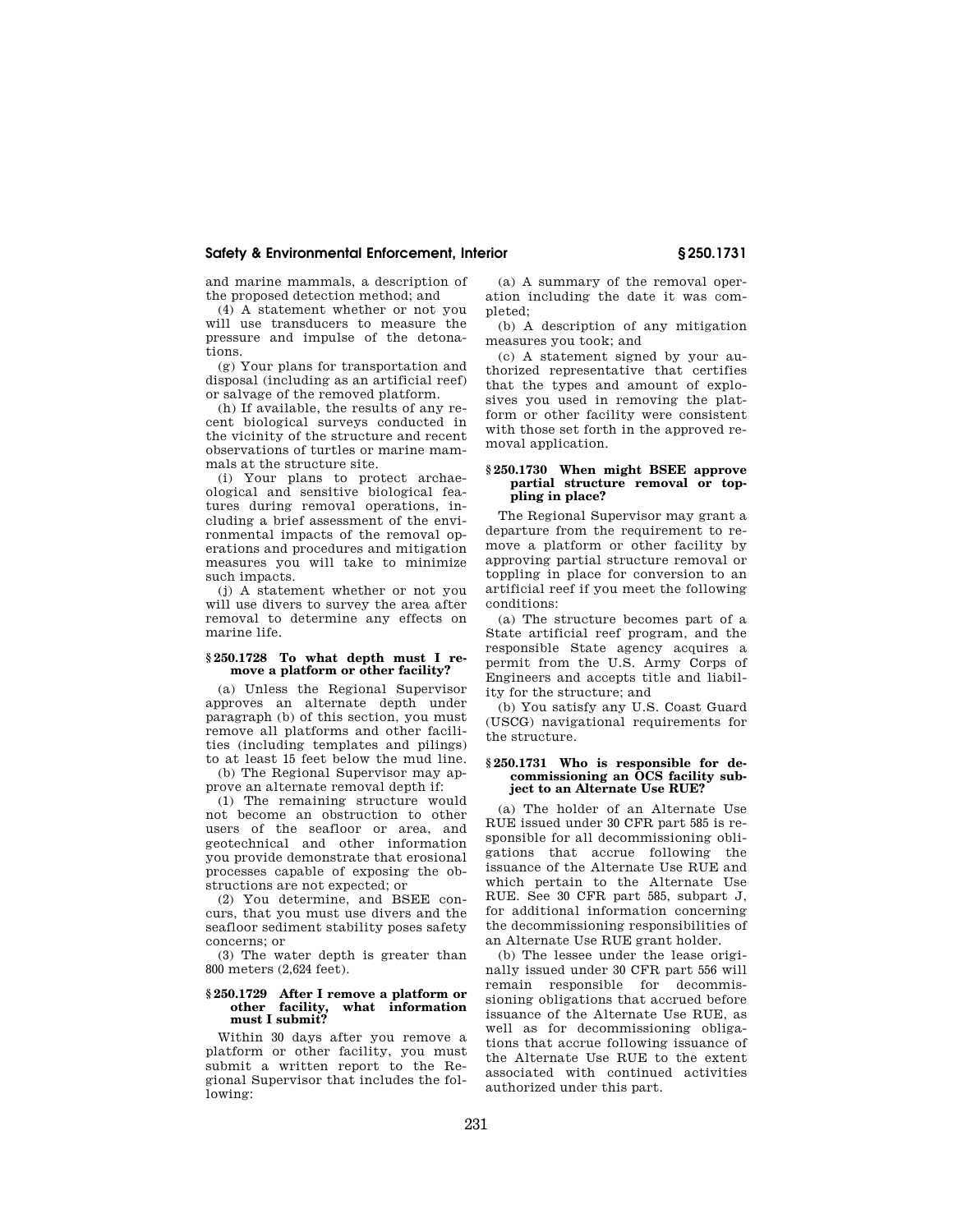(c) If a lease issued under 30 CFR part 556 is cancelled or otherwise terminated under any provision of this subchapter, the lessee, upon our approval, may defer removal of any OCS facility within the lease area that is subject to an Alternate Use RUE. If we elect to grant such a deferral, the lessee remains responsible for removing the facility upon termination of the Alternate Use RUE and will be required to retain sufficient bonding or other financial assurances to ensure that the structure is removed or otherwise decommissioned in accordance with the provisions of this subpart.

SITE CLEARANCE FOR WELLS, PLATFORMS, AND OTHER FACILITIES

#### **§ 250.1740 How must I verify that the site of a permanently plugged well, removed platform, or other removed facility is clear of obstructions?**

Within 60 days after you permanently plug a well or remove a platform or other facility, you must verify that the site is clear of obstructions by using one of the following methods:

(a) For a well site, you must either: (1) Drag a trawl over the site;

## **§ 250.1740 30 CFR Ch. II (7–1–15 Edition)**

(2) Scan across the location using sonar equipment;

(3) Inspect the site using a diver;

(4) Videotape the site using a camera on a remotely operated vehicle (ROV); or

(5) Use another method approved by the District Manager if the particular site conditions warrant.

(b) For a platform or other facility site in water depths less than 300 feet, you must drag a trawl over the site.

(c) For a platform or other facility site in water depths 300 feet or more, you must either:

(1) Drag a trawl over the site;

(2) Scan across the site using sonar equipment; or

(3) Use another method approved by the Regional Supervisor if the particular site conditions warrant.

## **§ 250.1741 If I drag a trawl across a site, what requirements must I meet?**

If you drag a trawl across the site in accordance with §250.1740, you must meet all of the requirements of this section.

(a) You must drag the trawl in a gridlike pattern as shown in the following table:

| For a                                                                                                                                    | You must drag the trawl across a                                                                                                                                                          |
|------------------------------------------------------------------------------------------------------------------------------------------|-------------------------------------------------------------------------------------------------------------------------------------------------------------------------------------------|
| (1) Well site,<br>(2) Subsea well site,<br>(3) Platform site,                                                                            | 300-foot-radius circle centered on the well location.<br>600-foot-radius circle centered on the well location.<br>1,320-foot-radius circle centered on the location of the plat-<br>form. |
| (4) Single-well caisson, well protector jacket, template, or mani-   600-foot-radius circle centered on the structure location.<br>fold. |                                                                                                                                                                                           |

(b) You must trawl 100 percent of the limits described in paragraph (a) of this section in two directions.

(c) You must mark the area to be cleared as a hazard to navigation according to USCG requirements until you complete the site clearance procedures.

(d) You must use a trawling vessel equipped with a calibrated navigational positioning system capable of providing position accuracy of ±30 feet.

(e) You must use a trawling net that is representative of those used in the commercial fishing industry (one that has a net strength equal or greater than that provided by No. 18 twine).

(f) You must ensure that you trawl no closer than 300 feet from a shipwreck, and 500 feet from a sensitive biological feature.

(g) If you trawl near an active pipeline, you must meet the requirements in the following table:

| For $\ldots$                 | You must trawl | And you must $\ldots$                                                                                                                          |
|------------------------------|----------------|------------------------------------------------------------------------------------------------------------------------------------------------|
| (1) Buried active pipelines, |                | First contact the pipeline owner or oper-<br>ator to determine the condition of the<br>pipeline before trawling over the bur-<br>ied pipeline. |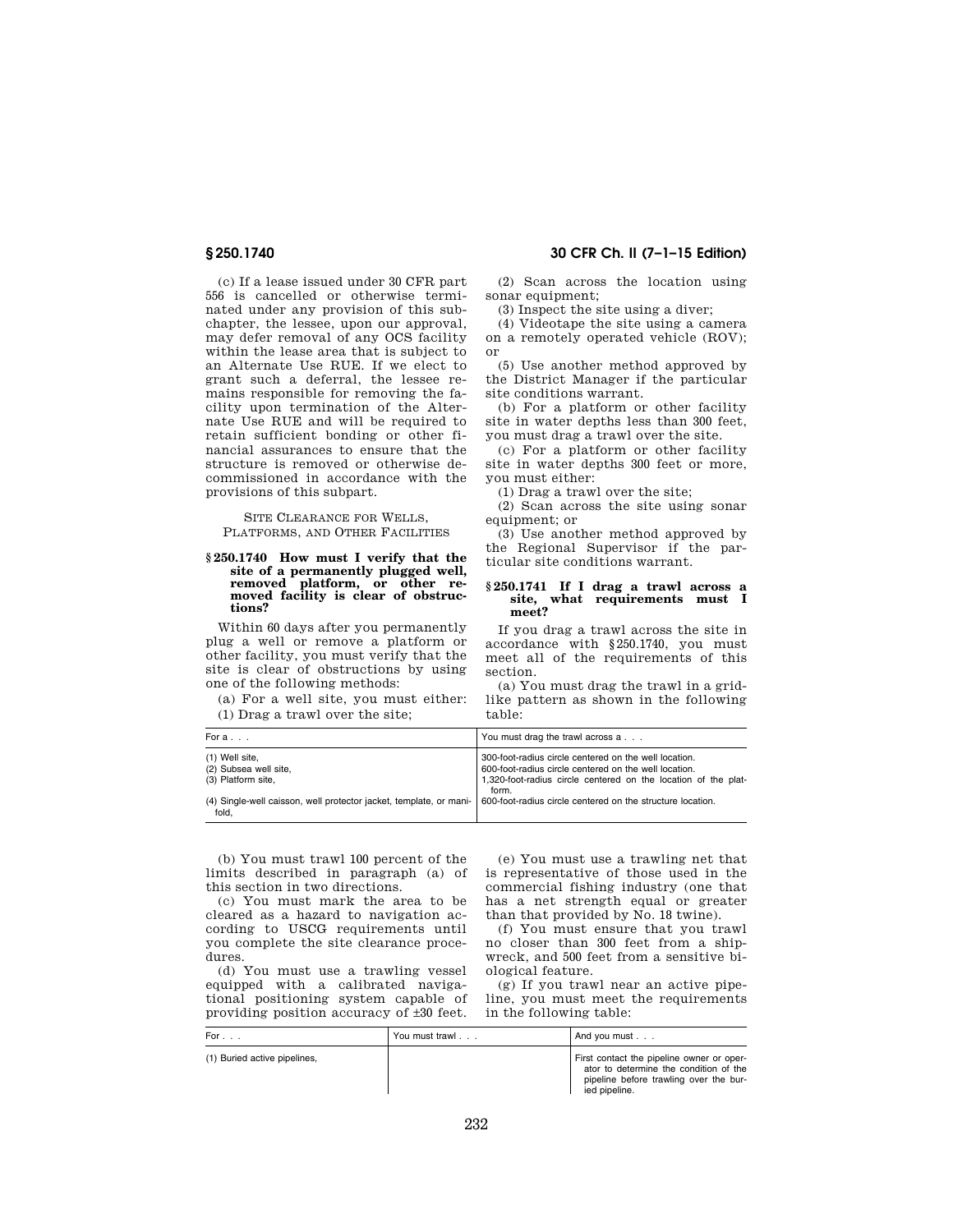| For $\ldots$                                                                                                                                                                                                             | You must trawl                    | And you must                                                                                                                                                                                                                       |
|--------------------------------------------------------------------------------------------------------------------------------------------------------------------------------------------------------------------------|-----------------------------------|------------------------------------------------------------------------------------------------------------------------------------------------------------------------------------------------------------------------------------|
| (2) Unburied active pipelines that are 8<br>inches in diameter or larger,<br>(3) Unburied smaller diameter active pipe-<br>lines in the trawl area that have ob-<br>valves)<br>structions<br>(e.g., pipeline<br>present. | of the pipeline,<br>the pipeline, | no closer than 100 feet to the either side   Trawl parallel to the pipeline Do not<br>trawl across the pipeline.<br>no closer than 100 feet to either side of Trawl parallel to the pipeline. Do not<br>trawl across the pipeline. |
| (4) Unburied active pipelines in the trawl<br>area that are smaller than 8 inches in<br>diameter and have no obstructions<br>present,                                                                                    | parallel to the pipeline,         |                                                                                                                                                                                                                                    |

(h) You must ensure that any trawling contractor you may use:

(1) Has no corporate or other financial ties to you; and

(2) Has a valid commercial trawling license for both the vessel and its captain.

# **§ 250.1742 What other methods can I use to verify that a site is clear?**

If you do not trawl a site, you can verify that the site is clear of obstructions by using any of the methods shown in the following table:

| If you use $\ldots$                     | You must                                                                                                                                   | And you must                                                                                                                      |
|-----------------------------------------|--------------------------------------------------------------------------------------------------------------------------------------------|-----------------------------------------------------------------------------------------------------------------------------------|
| (a) Sonar,                              | cover 100 percent of the appropriate grid<br>area listed in §250.1741(a),                                                                  | Use a sonar signal with a frequency of<br>at least 500 kHz.                                                                       |
| (b) A diver,                            | ensure that the diver visually inspects<br>100 percent of the appropriate grid<br>area listed in §250.1741(a),                             | Ensure that the diver uses a search pat-<br>tern of concentric circles or parallel<br>lines spaced no more than 10 feet<br>apart. |
| (c) An ROV (remotely operated vehicle), | ensure that the ROV camera records<br>videotape over 100 percent of the ap-<br>in<br>propriate<br>listed<br>grid<br>area<br>§ 250.1741(a). | Ensure that the ROV uses a pattern of<br>concentric circles or parallel lines<br>spaced no more than 10 feet apart.               |

## **§ 250.1743 How do I certify that a site is clear of obstructions?**

(a) For a well site, you must submit to the appropriate District Manager within 30 days after you complete the verification activities a form BSEE– 0124, Application for Permit to Modify, to include the following information:

(1) A signed certification that the well site area is cleared of all obstructions;

(2) The date the verification work was performed and the vessel used;

(3) The extent of the area surveyed;

(4) The survey method used;

(5) The results of the survey, including a list of any debris removed or a statement from the trawling contractor that no objects were recovered; and

(6) A post-trawling job plot or map showing the trawled area.

(b) For a platform or other facility site, you must submit the following information to the appropriate Regional Supervisor within 30 days after you complete the verification activities:

(1) A letter signed by an authorized company official certifying that the platform or other facility site area is cleared of all obstructions and that a company representative witnessed the verification activities;

(2) A letter signed by an authorized official of the company that performed the verification work for you certifying that it cleared the platform or other facility site area of all obstructions;

(3) The date the verification work was performed and the vessel used;

(4) The extent of the area surveyed;

(5) The survey method used;

(6) The results of the survey, including a list of any debris removed or a statement from the trawling contractor that no objects were recovered; and

(7) A post-trawling job plot or map showing the trawled area.